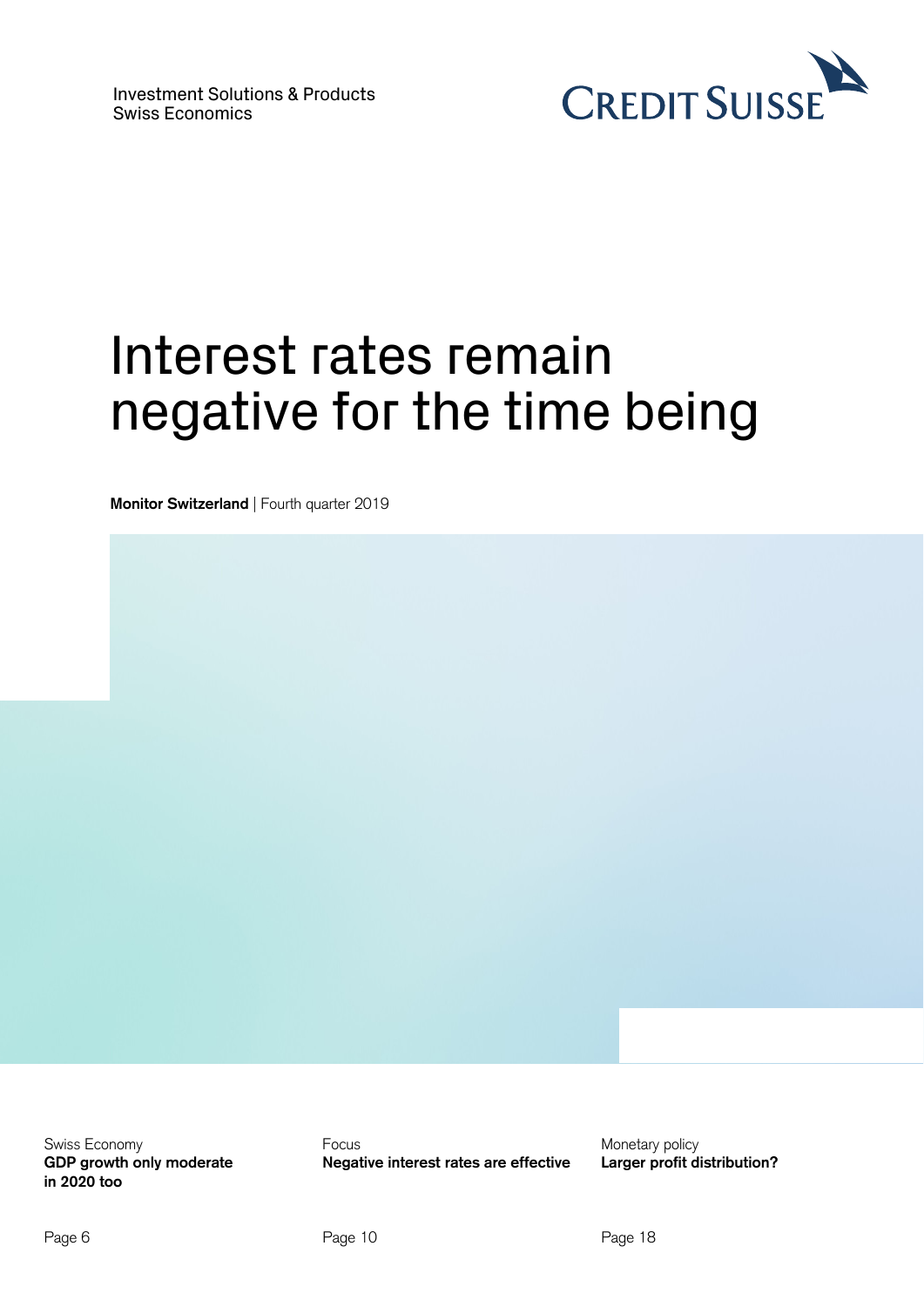# Impressum

# **Publisher, Credit Suisse AG, Investment Solutions & Products**

Nannette Hechler-Fayd'herbe Head of Global Economics & Research +41 44 333 17 06 nannette.hechler-fayd'herbe@credit-suisse.com

Oliver Adler Chief Economist Switzerland +41 44 333 09 61 oliver.adler@credit-suisse.com



# **Authors**

Oliver Adler Maxime Botteron Sara Carnazzi Weber Emilie Gachet Tiziana Hunziker Alexander Lohse Claude Maurer Thomas Rieder Fabian Waltert



# **Orders**

Direct from your client advisor or from any Credit Suisse branch.

# **Contribution**

Vojo Gunevski Ewelina Krankowska-Kedziora

# **Editorial deadline**

5 December 2019

# © **Copyright**

The publication may be quoted providing the source is indicated. Copyright © 2019 Credit Suisse Group AG and/or affiliated companies. All rights reserved.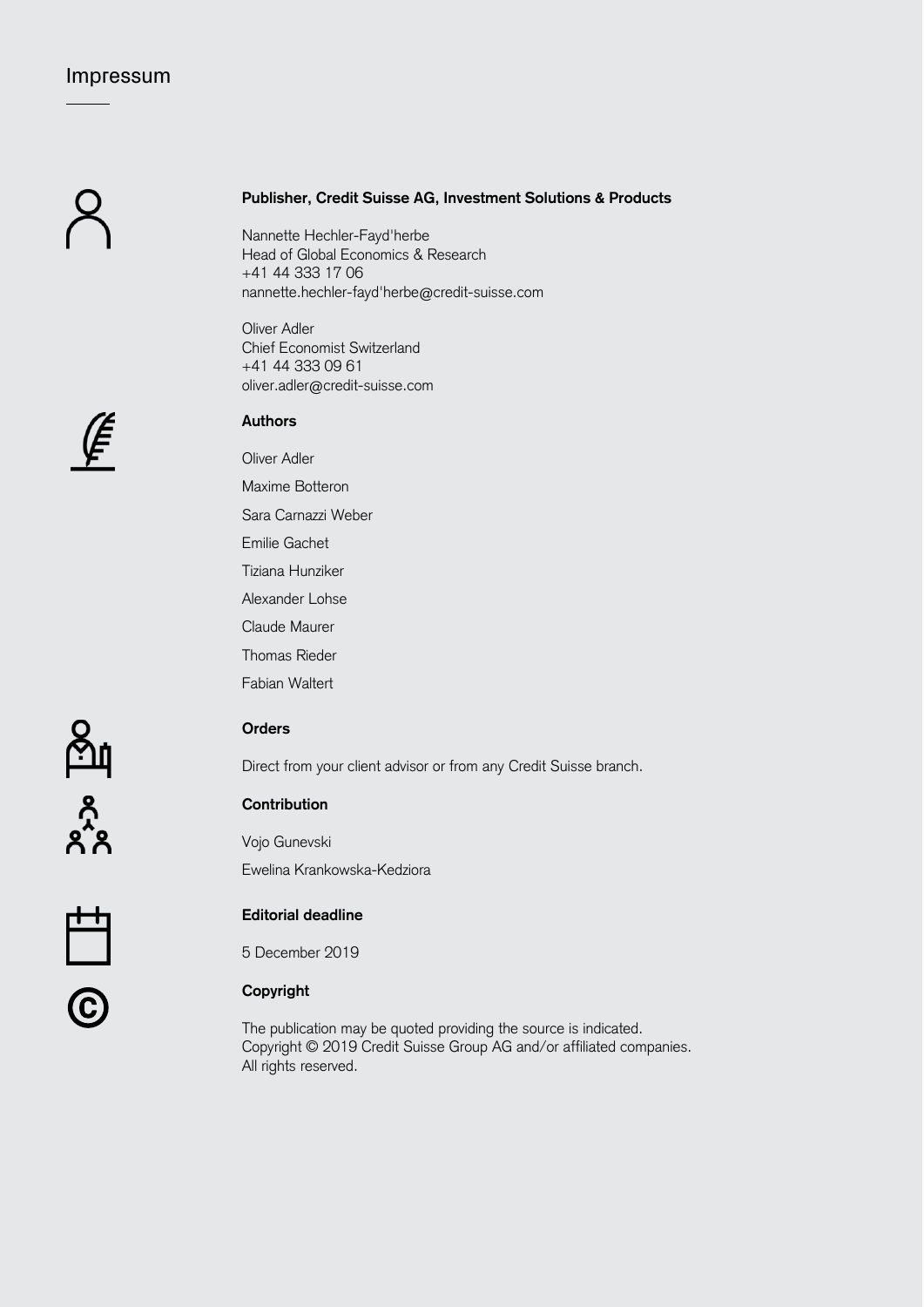# Dear Reader

On January 15, 2015 – or almost exactly five years ago – the Swiss National Bank (SNB) announced that it would be cutting its key interest rate to well below zero. If someone had been bold enough to predict five years earlier that interest rates in Switzerland would ever reach such a low level, he or she would probably have been dismissed as being rather light in the head. Yet today the yields on Swiss government bonds are in negative territory up to terms of well beyond 30 years, while interest rates are also negative in numerous other European countries.

The focus article of this edition of Monitor Switzerland takes a detailed look at the causes and repercussions of negative interest rates, not least because this issue continues to be hotly debated in the press and public domain generally. The SNB's influence – i.e. its room for maneuver when determining the level of interest rates – is much more limited than is often assumed. First, the trend of declining interest rates is a global phenomenon that has persisted for decades and also encompasses the Swiss market. This trend is attributable on the one hand to the decline in inflation – and in this sense to a restrictive central bank policy that focuses on monetary stability – and on the other to the decline in real interest rates. The latter are a consequence of (among other things) demographic aging, lower productivity growth, a high savings rate (partly for cyclical reasons), and a fairly low level of investment demand. Even the "big" central banks such as the Federal Reserve and the European Central Bank can only influence this real component of interest rates in a temporary way.

Second, the SNB is confronted with the so-called monetary policy "trilemma": It essentially has a choice between managing key interest rates and managing the exchange rate – unless it chooses the third option of interfering with capital flows between Switzerland and the outside world. However, this latter measure would do enormous damage to the Swiss economy and financial center. As things stand, it seems premature to assume that the SNB will simply let the exchange rate "do its thing.". Given the still fragile global and European economy, the risk of such a laissez-faire approach to a significant proportion of our export sector would be too great. Furthermore, even in such a scenario it is unlikely that long-term interest rates would rise and thus (for example) improve the investment income outlook for Swiss pension funds.

This makes it all the more important to tackle, swiftly and consistently, the structural problems – particularly in the Swiss pension system – that have been exacerbated by low interest rates. This is an area in which the SNB is powerless to help.

We thank you for your interest, look forward to your feedback, and wish you all the best for the New Year.

 $0.0$  X  $H_{\rm w}$   $\sim$ 

Michael Strobaek **Oliver Adler** Global Chief Investment Officer Chief Economist Switzerland

Oliver Adler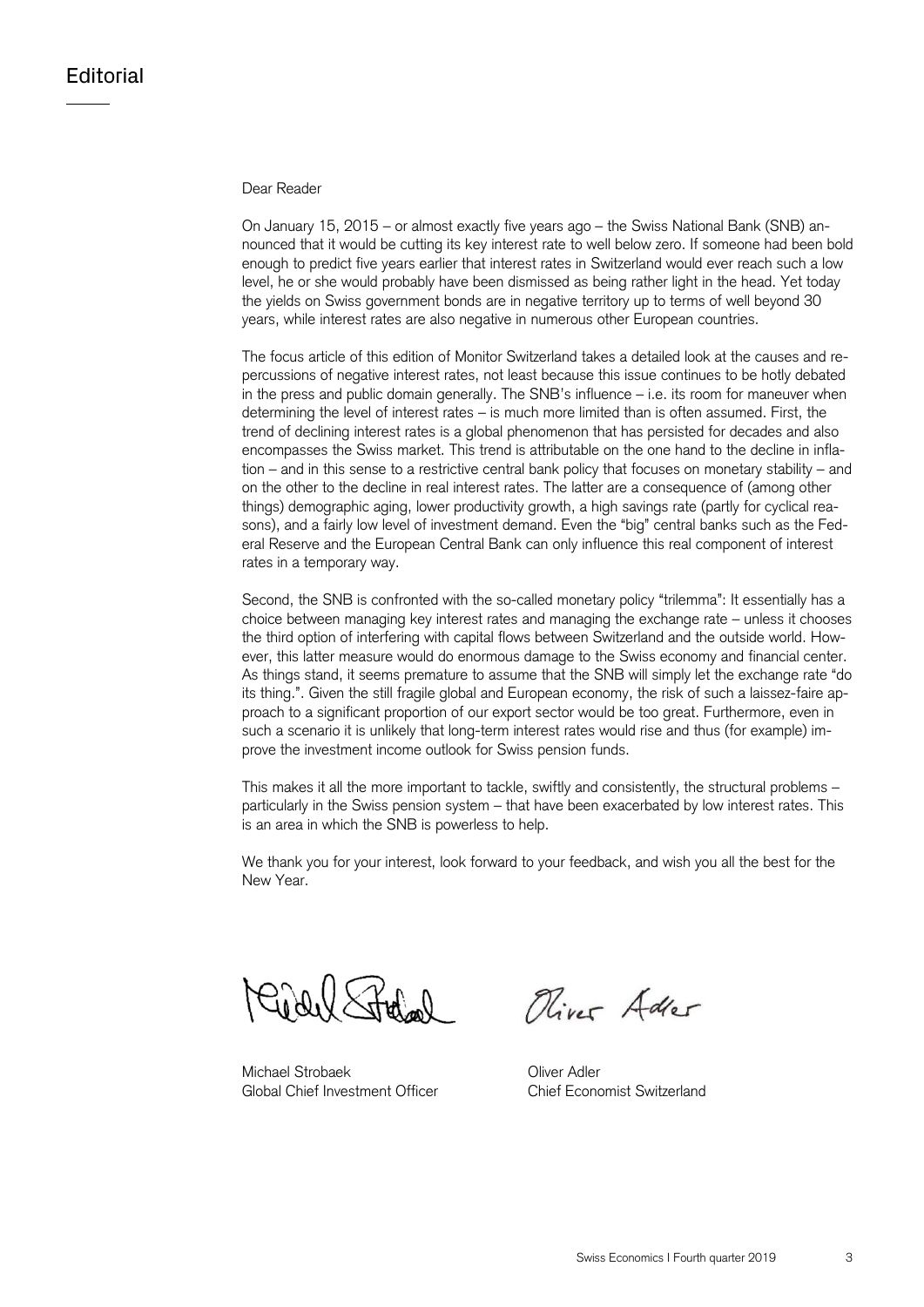| <b>Global environment</b>                                                                                                                                                                                                                                                                                                                                                                                                                                                                                                                                                                | 5  |
|------------------------------------------------------------------------------------------------------------------------------------------------------------------------------------------------------------------------------------------------------------------------------------------------------------------------------------------------------------------------------------------------------------------------------------------------------------------------------------------------------------------------------------------------------------------------------------------|----|
| <b>Swiss Economy</b><br>GDP growth only moderate in 2020 too<br>Although economic output is likely to be higher in 2020 (1.4%) than in 2019 (0.9%), this<br>acceleration will be exaggerated by various major sporting events. Nonetheless, the<br>manufacturing sector should stabilize.                                                                                                                                                                                                                                                                                                | 6  |
| <b>Economy Monitor</b>                                                                                                                                                                                                                                                                                                                                                                                                                                                                                                                                                                   | 7  |
| <b>Sectors I Monitor</b>                                                                                                                                                                                                                                                                                                                                                                                                                                                                                                                                                                 | 8  |
| Focus – negative interest rates<br>Interest rates remain negative for the time being<br>Negative interest rates in Switzerland are a consequence of global developments. There<br>are no clear signs to suggest that the monetary policy of the Swiss National Bank (SNB) is<br>too expansionary. The SNB is very likely to continue to seek to prevent a stronger<br>appreciation of the Swiss franc with negative interest rates and sporadic currency market<br>interventions as long as the economy of Switzerland's most important trading partners does<br>not improve materially. | 10 |
| Focus – negative interest rates                                                                                                                                                                                                                                                                                                                                                                                                                                                                                                                                                          | 15 |
| <b>Monetary policy</b><br>Larger profit distribution?<br>We estimate that the foreign currency reserves of the Swiss National Bank (SNB) will yield<br>CHF 18-20 bn per annum (p.a.) over the next 5 years, while the expected loss in a worst-<br>case scenario would reach CHF 75 bn. Nevertheless, an increase of the annual<br>distribution to the cantons and the Confederation could be considered, in our view.                                                                                                                                                                   | 18 |
| <b>Monetary policy I Monitor</b>                                                                                                                                                                                                                                                                                                                                                                                                                                                                                                                                                         | 19 |
| <b>Real Estate I Monitor</b>                                                                                                                                                                                                                                                                                                                                                                                                                                                                                                                                                             | 20 |
| <b>Credit Suisse Leading Indicators</b>                                                                                                                                                                                                                                                                                                                                                                                                                                                                                                                                                  | 21 |
| <b>Forecasts and Indicators</b>                                                                                                                                                                                                                                                                                                                                                                                                                                                                                                                                                          | 23 |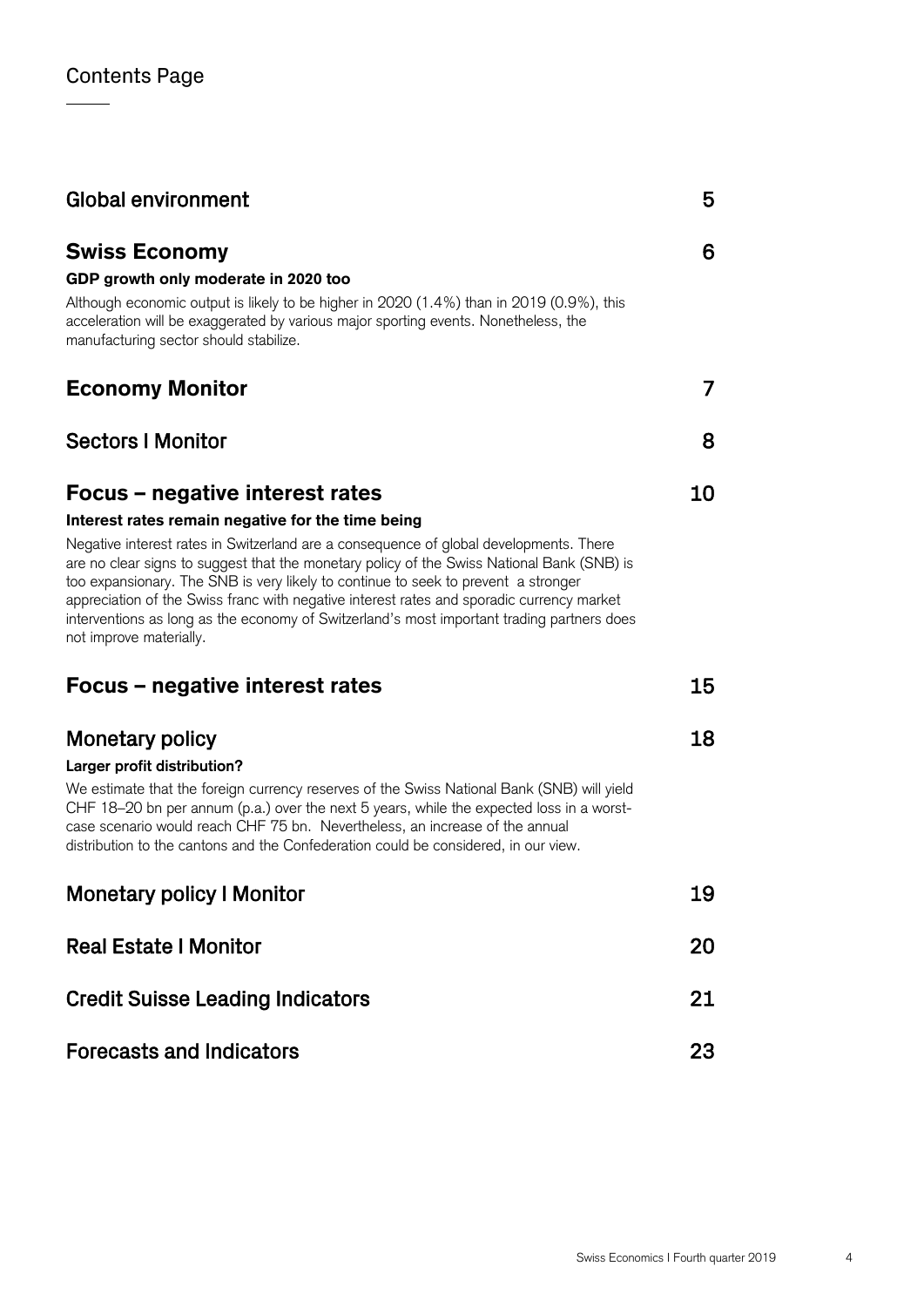Europe has suffered disproportionately from the recent weakness in global manufacturing, with home-made crises – such as the problems of the automotive industry and the repercussions of Brexit – weighing additionally on economic growth. The improvement that we expect to see should therefore have a clear positive effect. Furthermore, the outlook for consumer spending remains good, as European households are in a buying mood thanks to low unemployment and rising real incomes. Furthermore, the expansionary monetary policy of the European Central Bank (ECB) is having a supportive effect, and even countries like Germany are considering an increase in government spending.

# **claude.maurer@credit-suisse.com** Source: Datastream, Credit Suisse

It is clear that the Sino-US trade dispute is weighing on global trade, as the sharpest declines in global industrial production have been recorded in the direct aftermath of tariff increases being implemented. However, this conflict does not appear to be having any real negative impact on the sentiment of US companies, as the US small business optimism index remains well above its long-term average. The US economy's relatively strong resilience is buoyed by the more expansionary monetary policy being pursued by the Federal Reserve. That said, the Fed is now likely to pause for a while after having cut key interest rates three times in 2019.

# **claude.maurer@credit-suisse.com** Source: Datastream, Credit Suisse

China's economic growth is likely to weaken slightly again in 2020. However, the slowdown is likely to be attributable to more than just the trade dispute with the US – consumer spending in China itself is also weakening. For example, car sales in China have been declining for the last 12 months or so. To prevent the economy from weakening too severely, the central bank and the government are likely to adopt counteractive measures in the form of credit stimuli and quantitative easing.

**claude.maurer@credit-suisse.com**



# **USA** Small US companies remain optimistic **Small US companies remain optimistic**

US NFIB small business optimism index



### **China Fewer car sales in China Fewer car sales in China**



Source: Datastream, Credit Suisse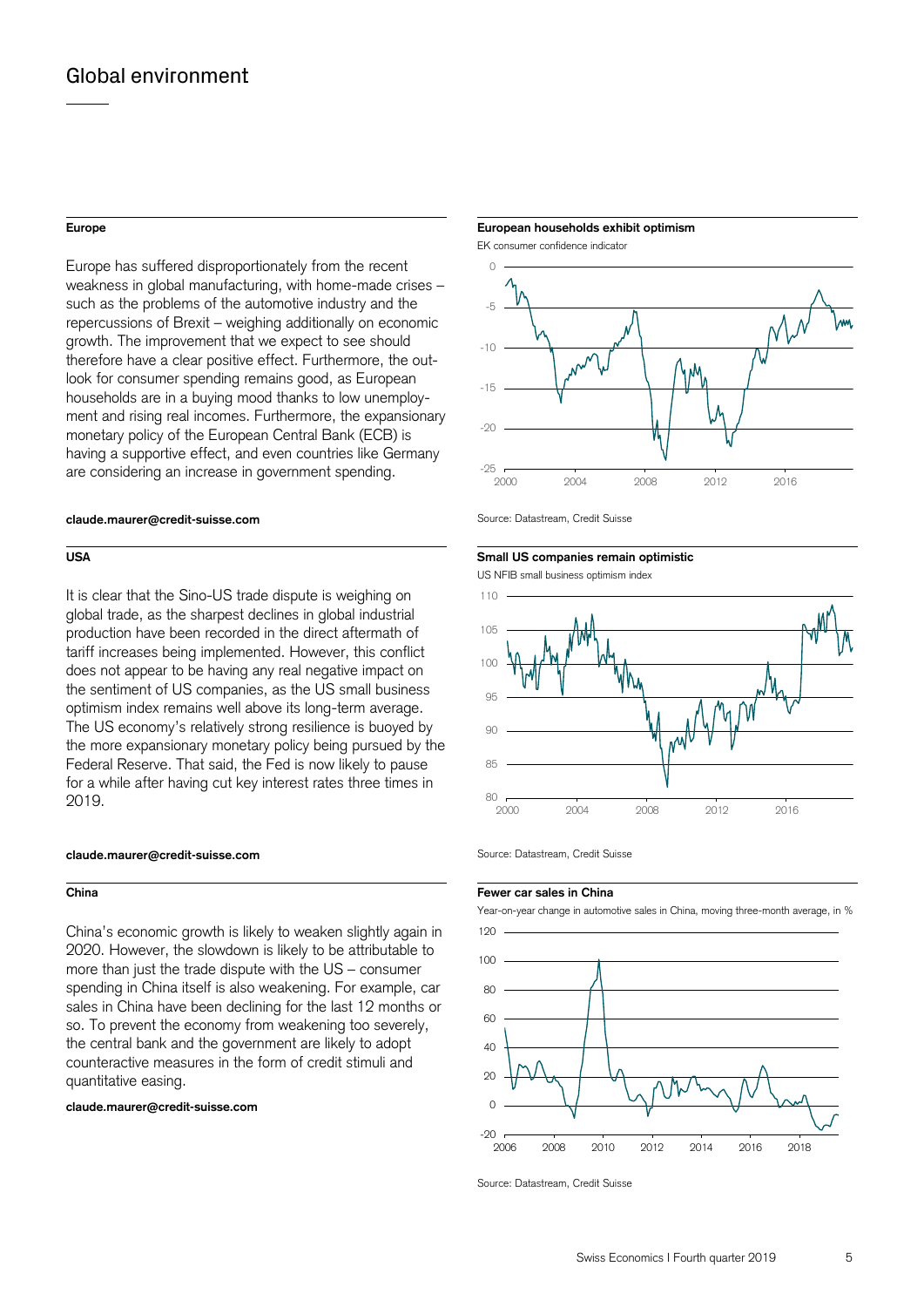# Swiss Economy

# GDP growth only moderate in 2020 too

**Although economic output is likely to be higher in 2020 (1.4%) than in 2019 (0.9%), this acceleration will be exaggerated by various major sporting events. Nonetheless, the manufacturing sector should stabilize.** 

Swiss economic growth recorded a quarter-on-quarter rise of 0.4% in the third quarter of 2019, a surprisingly strong increase. However, this growth relates almost exclusively to the booming pharma industry and record-high electricity exports, the latter being attributable to full reservoirs following a winter characterized by heavy snowfall. Excluding these two areas, the Swiss economy recorded only weak growth, while the capital goods industry actually recorded a decline. Against this backdrop, we are reducing our forecast for growth in gross domestic product (GDP) in 2019 to 0.9% (from 1.1%). **Growth in the third quarter thanks to two sectors** 

**Manufacturing set to stabilize in 2020; consumer spending to remain supportive**  For 2020 we are forecasting GDP growth of 1.4%. The situation in the capital goods industry should stabilize. The purchasing managers index (PMI) that we produce for the Swiss manufacturing sector together with procure.ch is only just below the growth threshold, and there are signs of a stabilization of foreign demand (cf. page 5). At the same time, Swiss economic growth will continue to be buoyed by consumer spending. Households remain in a spending mood, particularly as fears over job security have barely increased – and rightly so, as the labor market situation remains comparatively robust (see Fig.). Construction investment is likely to enjoy an acceleration in growth in 2020 following a brief phase of weakness in the construction economy this year.

# **Acceleration in growth statistically exaggerated**

However, the rise in underlying economic growth is likely to be weaker than our higher forecast would suggest. This is because the (summer) Olympic Games and the European Football Championship are set to boost Swiss GDP by a good 0.3 percentage points in 2020 compared to 2019, a year in which there were no comparable major sporting events. This growth effect is due to the fact that the corresponding international sporting associations (IOC and UEFA) are headquartered in Switzerland and their income is assigned to Swiss GDP, even though the relevant activities actually take place outside of Switzerland. **claude.maurer@credit-suisse.com** 



**Exports of the engineering, electrical, and metal industry decline Labor market expectations remain quite optimistic**  Growth YoY, moving three-month average  $\blacksquare$  Appraisal of surveyed consumers on security of own job



Source: Swiss Federal Customs Administration, Credit Suisse Source: State Secretariat for Economic Affairs (SECO), Credit Suisse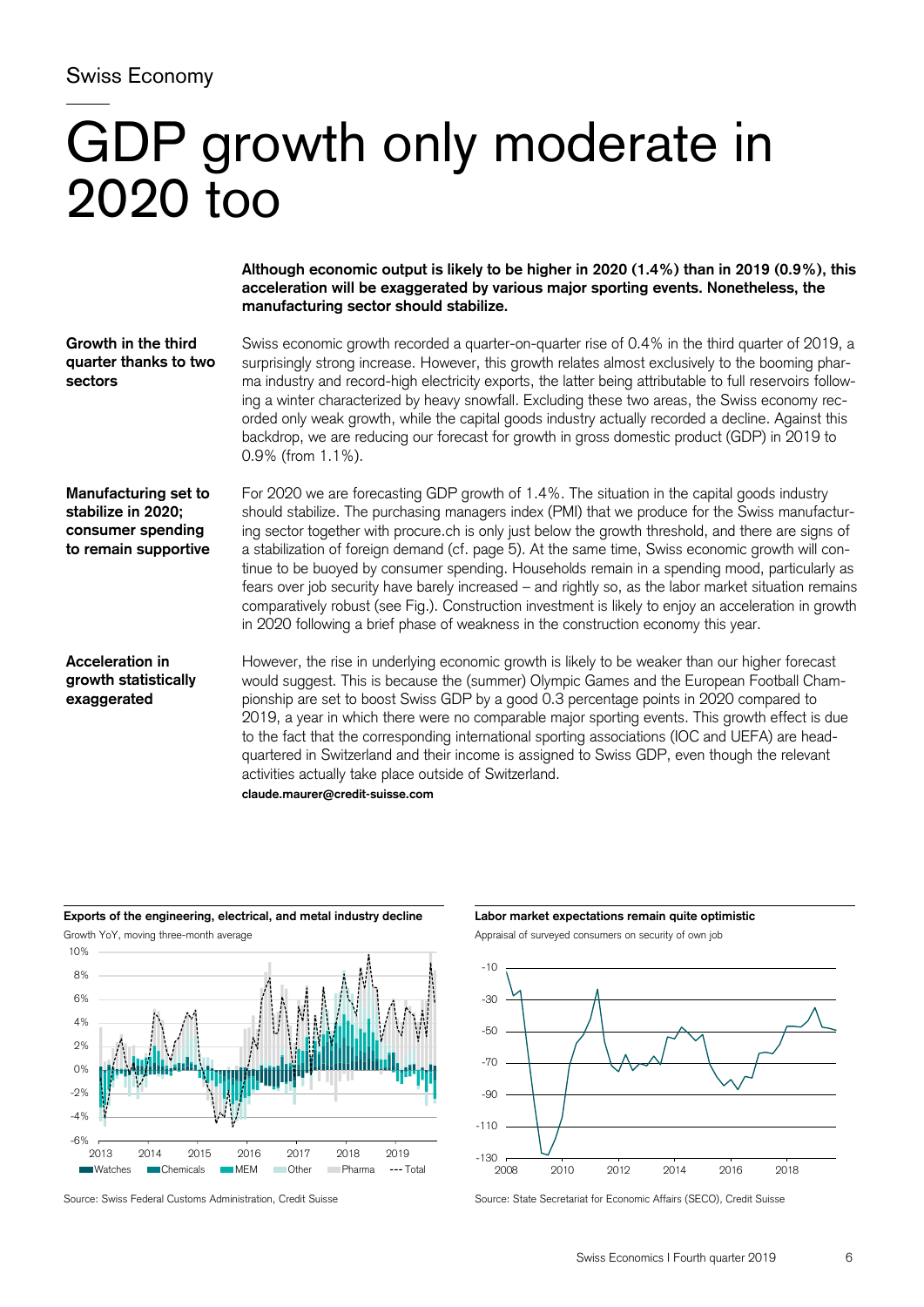For structural reasons, we are anticipating declining prices in both healthcare and communication for the foreseeable future. In view of the increase in the rental apartment vacancy rate, rents can also hardly be expected to rise further. However, there is evidence of (moderate) upward price pressure in the areas of household management, transport, leisure and culture, and education/teaching. Overall we are revising our forecast for 2020 downward slightly, and are now expecting an average inflation rate of 0.3% (previously: 0.5%). For 2019 inflation should amount to 0.4% (original estimate: 0.5%).

The Swiss labor market remains in rude health. In the third quarter of 2019, employment was 1.1% above the prioryear level, which is higher than it has ever been. At the same time, more than 79,000 vacant positions were registered, just under 10% more than a year before. However, this increase is almost exclusively attributable to the services sector. Although employment in manufacturing has developed robustly so far this year despite weak demand in the export sector (Q3 2019: +1.2% compared to previous year), the outlook is more modest, with the various surveys giving off mixed signals.



Immigration into Switzerland is not evenly distributed between the various regions. Almost a half of net immigration relates to the cantons of Zurich, Geneva, and Vaud. Canton Zurich alone is the region of choice for around a quarter of all net immigration. Some way behind come the cantons of Aargau (8%), Bern (8%), and Basel-City (6%). This spread is hardly surprising given that the lion's share of immigrants move to Switzerland for employment reasons. Immigrants therefore make the larger labor markets of Switzerland's major cities their point of focus.

## **Inflation Inflation rate still just in positive territory**

Actual rate of inflation and forecasts of Credit Suisse and the Swiss National Bank (SNB), in %



**maxime.botteron@credit-suisse.com** Source: Datastream, Swiss National Bank (SNB), Credit Suisse

# **Labor market Employment growth weakens only slightly**

Employment in full-time equivalents and number of vacant positions, YoY change in



**emilie.gachet@credit-suisse.com** Source: Swiss Federal Statistical Office, Credit Suisse

### **Immigration A quarter of all immigrants opt for Zurich**

 Net immigration into Switzerland, number of persons, permanent residential population (Swiss and foreigners), 2018



**sara.carnazzi@credit-suisse.com** Source: Swiss Federal Statistical Office. Credit Suisse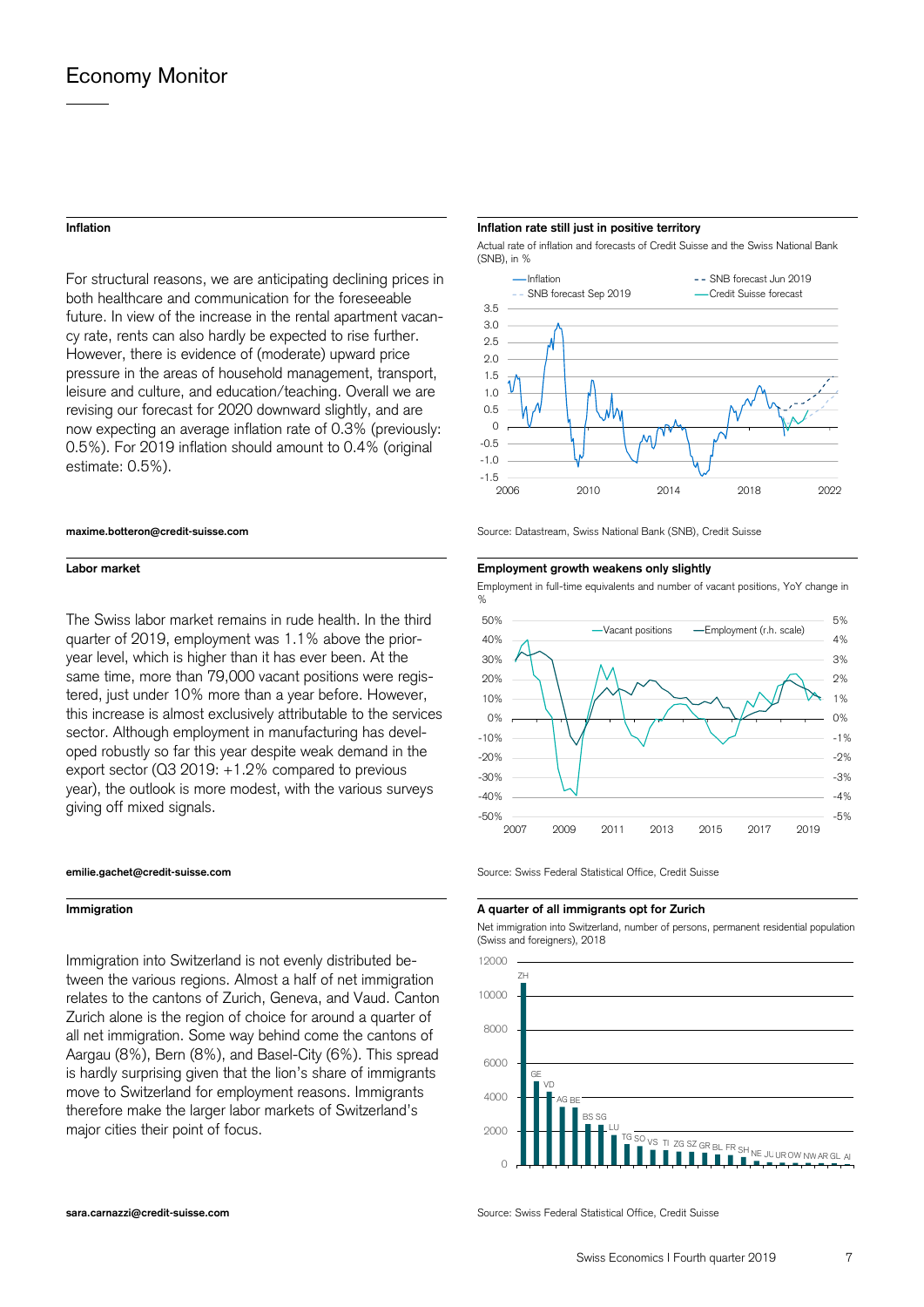In the summer of 2019, the pharma industry managed to increase its exports by more than 22% compared to the prior-year quarter. This positive result is above all attributable to increased exports to the markets of Germany and the US. Overall, the pharma industry was responsible for some 40% of all Swiss exports in the third quarter. The various effected and planned acquisitions in the area of pioneering gene therapy, in addition to highly promising new medications set to come onto the market over the next two years, should keep the Swiss pharma industry on its upward trajectory.

MEM exports have been showing signs of weakness ever since the start of the year, and the situation intensified further in the third quarter of 2019. Sentiment in the German manufacturing sector, which is so important to the Swiss MEM industry, fell to recessionary levels. At the same time, exports to China, Italy, and the UK also declined. We are anticipating only a gradual recovery in global and German industrial production. The situation for the MEM industry is therefore set to remain challenging.

Swiss watch exports to Hong Kong have collapsed as a result of local unrest. However, the industry has managed to offset this decline by increasing its exports to mainland China and Singapore. This would suggest that the Chinese are managing to procure their Swiss watches either on the mainland or on trips to Singapore. Nonetheless, the Swiss watch industry has been unable to repeat the strong growth rates recorded in 2018, particularly as it has been confronted by a decline in exports to key European markets such as Germany, France and Italy.

### **Pharmaceutical industry Strong growth in Q3 2019**



**tiziana.hunziker.2@credit-suisse.com** Source: Swiss Federal Customs Administration, Credit Suisse



Exports: growth contribution by region, moving 3-month average



**tiziana.hunziker.2@credit-suisse.com** Source: Swiss Federal Customs Administration, Credit Suisse

### **Watch industry Sector manages to offset Hong Kong decline**

Exports: change compared to previous year and share of total exports 2019



**tiziana.hunziker.2@credit-suisse.com** Source: Swiss Federal Customs Administration, Credit Suisse \*January to September 2019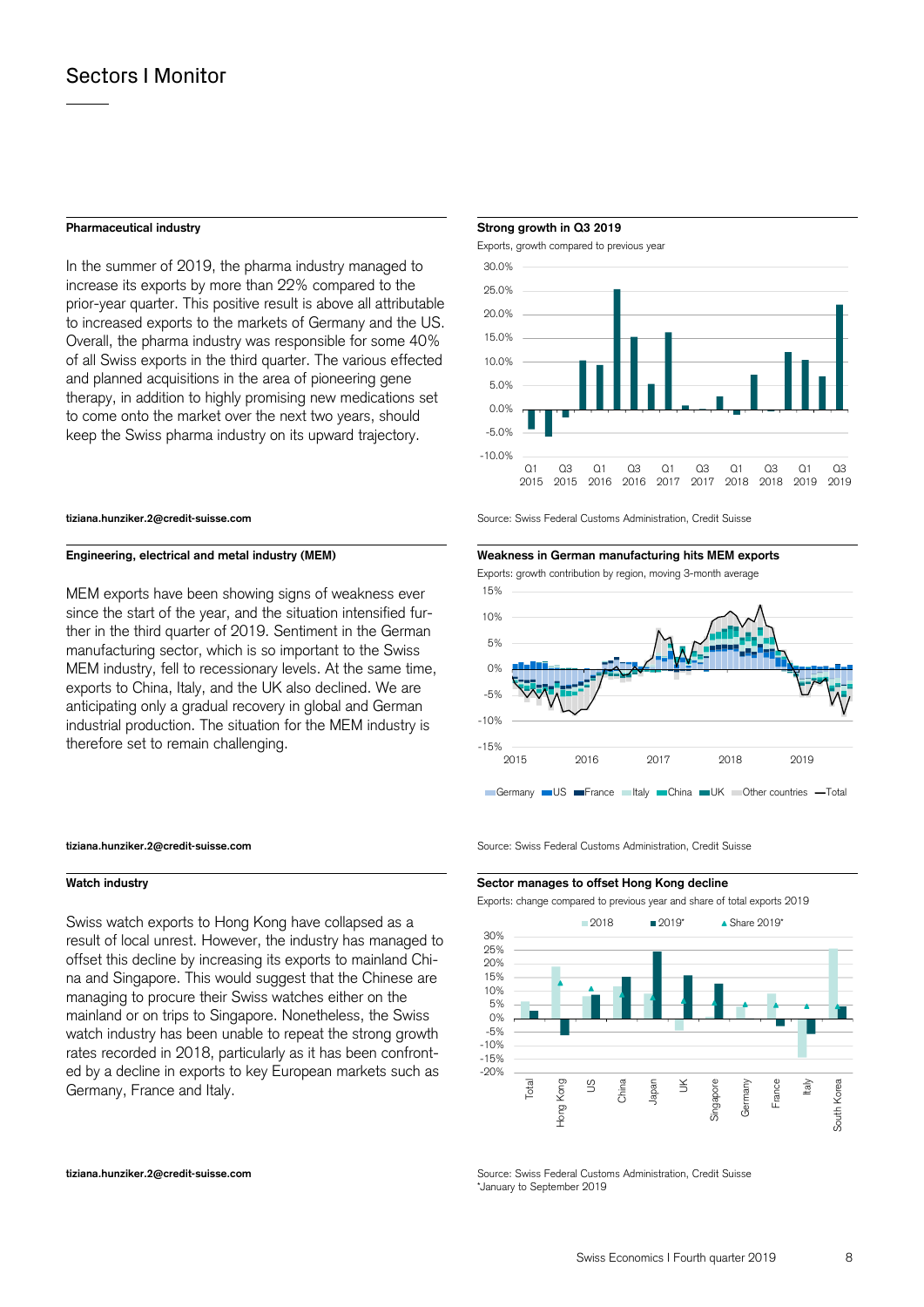In the third quarter of 2019, the non-food retail sector recorded a nominal sales increase (+0.7%) for the first time since the beginning of 2017. However, this was also attributable to favorable weather conditions. Developments on the currency front and as a result of shopping tourism and online trading will pose challenges to retailers once again in 2020. On the other hand, positive population growth in Switzerland as well as an increase in purchasing power – assisted by the modest rise in health insurance premiums (0.2% on average) – are likely to give the retail sector a boost.

### **tiziana.hunziker.2@credit-suisse.com** Source: GfK, Credit Suisse

Following a sharp rise in overnight stays over the summer months, particularly thanks to foreign guests, growth then weakened again in the fall. The development of overnight stays on the part of Swiss guests remained positive. In our view, this positive domestic trend in overnight stays can be expected to continue given the ongoing optimism of consumer sentiment in Switzerland (particularly in respect of workplace security and household budgets). We consider the risk of the weakness in manufacturing spreading to the services sector to be low.

Although the business situation in the IT sector continues to be viewed as "good" or at least "satisfactory" by a majority of the IT service providers surveyed by the Economic research unit of the ETH Zurich (KOF), the proportion of optimistic survey respondents has fallen to a multi-year low. The weakness in the manufacturing sector has no doubt played a key part in this deterioration in sentiment. In the absence of any recovery in this key end market, IT service providers are likely to continue to express a certain amount of skepticism over the future development of business.

### **Retail Healthy third quarter for non-food retailers**

Nominal retail sales, year-on-year growth



# **Tourism Trend of increasing number of foreign guests weakens**

Overnight stays by guest origin: growth contribution, moving 3-month average



**tiziana.hunziker.2@credit-suisse.com** Source: Swiss Federal Statistical Office, Credit Suisse

### **Information technology (IT) Sharp fall in number of optimistic IT providers**

 Business conditions; share of surveyed IT service providers, balance in percentage points; quarterly



**tiziana.hunziker.2@credit-suisse.com** Source: Economic research unit of the ETH Zurich (KOF), Credit Suisse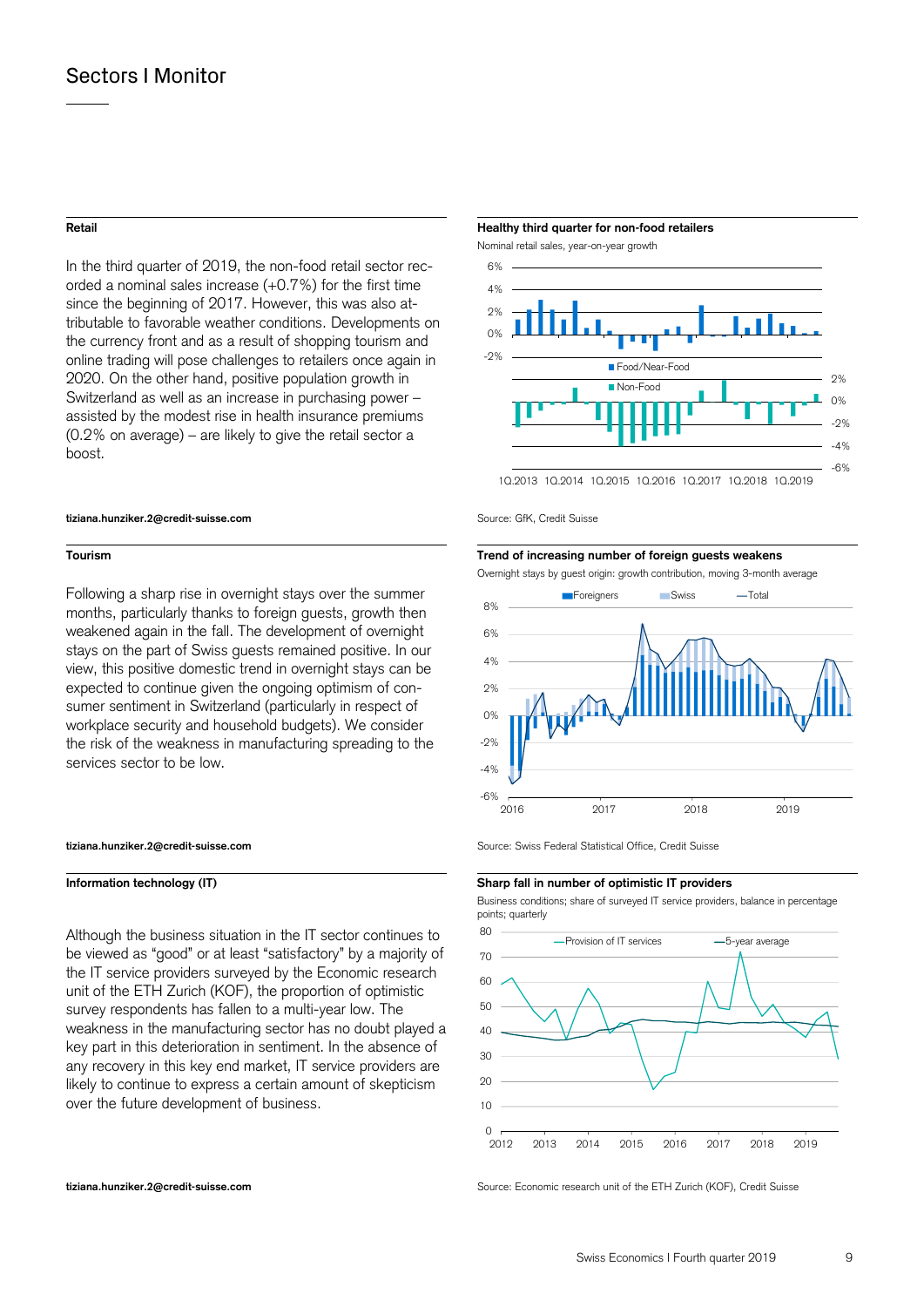# Interest rates remain negative for the time being

**Negative interest rates in Switzerland are a consequence of global developments. There are no clear signs to suggest that the monetary policy of the Swiss National Bank (SNB) is too expansionary. The SNB is very likely to continue to seek to prevent a stronger appreciation of the Swiss franc with negative interest rates and sporadic currency market interventions as long as the economy of Switzerland's most important trading partners does not improve materially.** 

**Trend of declining rates attributable to global factors** 

Both long-term and short-term interest rates have been on a downward trajectory worldwide since the early 1990s. Swiss interest rates have replicated this development almost exactly (Fig. 1). The decline of long-term interest rates was on the one hand the consequence of the successful fight against inflation, which had risen strongly between the mid-1960s and the late 1970s. Another contributory factor was the intense global competition in the markets for goods, services, and labor. The inflationary expectations of market participants now appear to be "anchored" at a low level, thereby reducing the inflation premium inherent in prevailing interest rates.

**Both inflation premium and real interest component have declined**  However, the real interest component has also declined sharply, particularly since the financial crisis. The key reasons cited for this development are the waning of global growth momentum – which is itself partially a consequence of demographic aging and lower productivity growth  $1$ along with a (partly for cyclical reasons) high savings rate ("savings glut") and fairly low investment demand. In addition, the strong demand for secure investments, particularly government bonds, is also likely to have put downward pressure on real interest rates, even though the supply of such securities has risen dramatically as a result of high government deficits.

**Even the "big" central banks only exert a temporary influence on real interest rates** 

Short-term interest rates, which are determined by central banks, typically behave in the same way as capital market rates, albeit with significant deviations over the course of the economic cycle (Fig. 2). In addition, the massive quantitative easing measures taken by the US central bank (Fed) and the European Central Bank (ECB) as a response to the global financial and euro crises appear to have furthered the decline of interest rates at the long end. By contrast, the interest rate hikes pushed through by the Fed since 2017 have contributed to at least a temporary rise in longterm US rates.





<sup>1</sup> See Monitor Switzerland of December 2015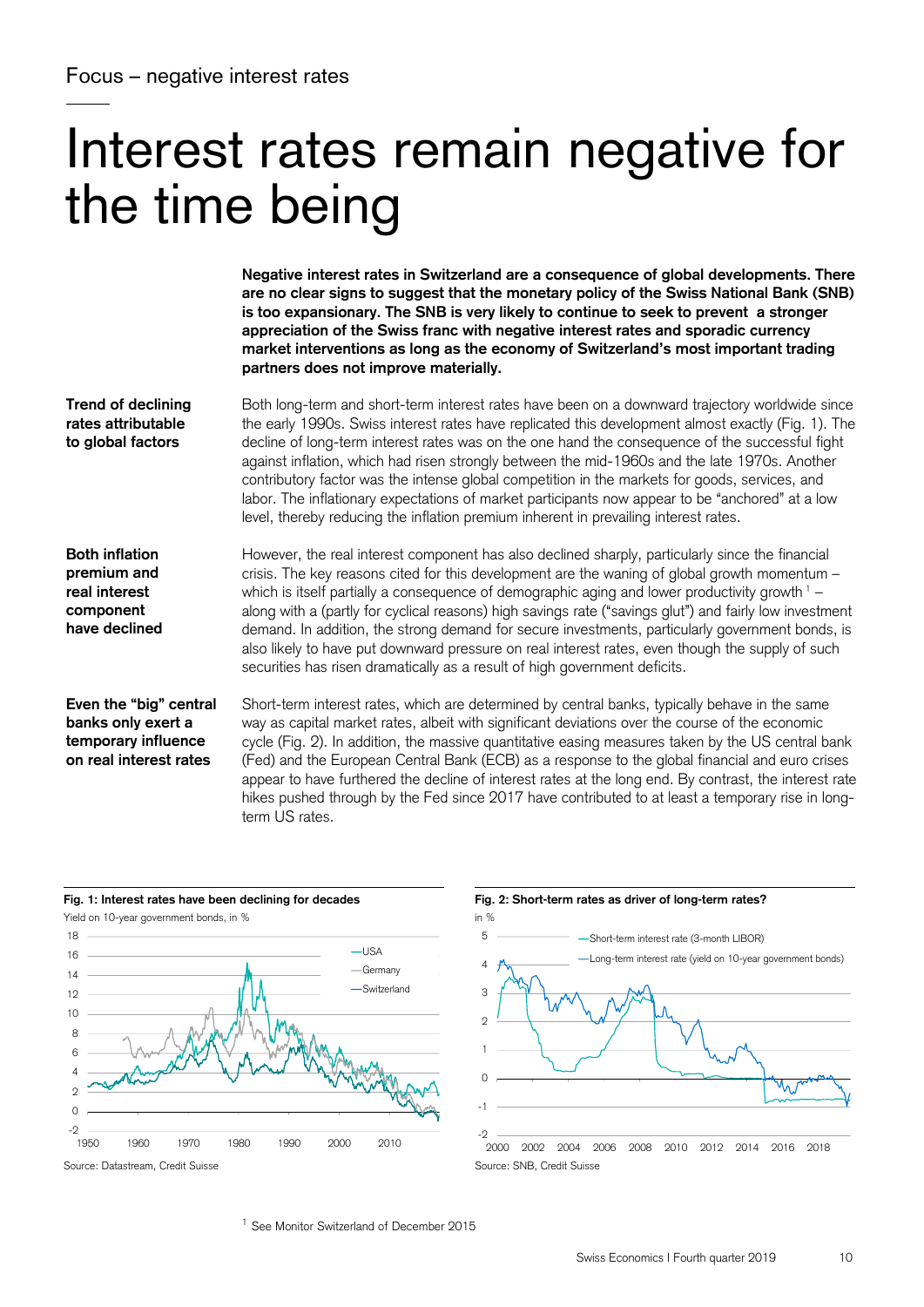|                                                                                             | Over the long term, however, even these major central banks only have an impact on inflation -<br>and therefore the inflation premium inherent in interest rates - rather than on real interest rates<br>(monetary policy "neutrality"). According to our analyses, the influence of the SNB on long-term<br>interest rates in Switzerland is generally low due to the dominance of global markets.                                                                                                                                                                                                                                                                                                                                                                                                                                                                                                                                                                                                                                                                                                                                                                                                                                                                                                                                                                                                                 |
|---------------------------------------------------------------------------------------------|---------------------------------------------------------------------------------------------------------------------------------------------------------------------------------------------------------------------------------------------------------------------------------------------------------------------------------------------------------------------------------------------------------------------------------------------------------------------------------------------------------------------------------------------------------------------------------------------------------------------------------------------------------------------------------------------------------------------------------------------------------------------------------------------------------------------------------------------------------------------------------------------------------------------------------------------------------------------------------------------------------------------------------------------------------------------------------------------------------------------------------------------------------------------------------------------------------------------------------------------------------------------------------------------------------------------------------------------------------------------------------------------------------------------|
| Recent surge in<br>criticism of<br>monetary policy                                          | It is almost unanimously agreed that the enormous quantitative easing measures taken by central<br>banks in the aftermath of the financial and euro crises were both necessary and successful. More<br>recently, however, there has been an increase in criticism of central bank policy, above all in<br>northern Europe, whereas a similar level of criticism in the US is difficult to discern. By contrast,<br>fears have been expressed in both continents that monetary policy has lost some of its impact on<br>the economy and inflation. And indeed, the major central banks have failed to meet their inflation<br>targets, in some cases for years. In Japan first and foremost, but in the Eurozone too, inflation is<br>below (or in the case of the ECB, "below, but close to") the target rate of 2%. Although inflation is<br>more or less in the desired target range over in the US, the Fed is currently leaning toward an<br>increase in its inflation target. It appears to be striving for a "symmetrical" inflation target by not<br>just tolerating inflation overshooting the 2% target but actually welcoming it. The idea behind this<br>strategy is to make the economy overheat temporarily. This in turn would allow the Fed to raise<br>key rates more sharply (albeit progressively), which would then give it more freedom of maneuver<br>to cut rates in the event of a downturn. |
| Rate cuts more<br>likely than rate hikes                                                    | Given this background, we believe it is unlikely that interest rates will be raised in the world's key<br>currency areas for the foreseeable future. As we are expecting a slight improvement in global<br>economic momentum, however, our forecast for 2020 at least envisages no further rate cuts on<br>the part of the Fed and the ECB. However, the downside risks are the most prevalent in this fore-<br>cast.                                                                                                                                                                                                                                                                                                                                                                                                                                                                                                                                                                                                                                                                                                                                                                                                                                                                                                                                                                                               |
| Is the SNB's<br>monetary policy too<br>expansionary?                                        | In Switzerland too, a heated debate is taking place over whether monetary policy is currently too<br>loose. Although the restrictiveness of monetary policy cannot be precisely determined, a number<br>of indicators can be drawn on in this regard (see table on next page). The SNB does not pursue<br>an inflation target of precisely 2%, but seeks to keep inflation within a bandwidth of 0% to 2% in<br>the medium term. Although the official rate of inflation stood at -0.1% in November, somewhat<br>below this bandwidth, consensus forecasts point to a slight rise over the coming months.                                                                                                                                                                                                                                                                                                                                                                                                                                                                                                                                                                                                                                                                                                                                                                                                           |
| <b>CHF</b> overvalued<br>against EUR                                                        | Another measure of the restrictiveness of monetary policy is the valuation of the exchange rate<br>compared to a theoretically balanced or "fair" value. In fact, the SNB no longer describes the franc<br>as "overvalued", but does consider it "highly valued". According to our own estimates, however,<br>CHF remains around 10% overvalued against EUR, with the Credit Suisse fair value for the<br>EUR/CHF currency pair currently standing at 1.22. Relative to the US dollar we perceive no over-<br>valuation. Obviously, any estimate of fair value involves some degree of uncertainty. In addition,<br>the fair value of currencies changes over time, as we illustrated in one of our recent editions of<br>Monitor Switzerland <sup>2</sup> . However, our analyses at that point also showed that the fair value of CHF<br>differs greatly from sector to sector. Sectors such as the pharma industry can live with the ex-<br>change rate at its current level, whereas the "fair" EUR/CHF exchange rate for many other export<br>sectors is significantly higher.                                                                                                                                                                                                                                                                                                                                 |
| <b>Estimate of interest</b><br>rate equilibrium<br>points to neutral<br>monetary<br>policy, | A third measure of the restrictiveness of monetary policy is the level of short-term real interest<br>rates compared to an equilibrium value, which must also be determined via a model. These esti-<br>mates too are inevitably subject to uncertainties. Our model puts the current equilibrium value for<br>the short-term real interest rate in Switzerland at -0.6%. The real 3-month CHF LIBOR rate is<br>currently around -0.5%. In other words, this indicator suggests that the SNB has adopted an<br>essentially neutral monetary policy stance. By contrast, the Monetary Conditions Index (Fig. 3),<br>which summarizes exchange rate and interest rate deviations from their fair and equilibrium values<br>respectively in a single ratio, currently suggests that SNB monetary policy is restrictive.                                                                                                                                                                                                                                                                                                                                                                                                                                                                                                                                                                                                |
| but the steepness<br>of the yield curve<br>suggests a rather<br>more restrictive<br>stance  | A fourth measure of restrictiveness, likewise derived from the financial markets, is the steepness<br>of the yield curve, i.e. the difference between long-term and short-term interest rates. An inverted<br>yield curve indicates restrictive monetary policy, as the interest rate markets imply an impending<br>reduction in key rates in such a scenario. (Inversion also points to the likelihood of economic<br>weakening, which would likewise strengthen the case for a cut in interest rates). By contrast, a<br>steep yield curve indicates expansionary monetary policy. The phenomenon of an inverted yield                                                                                                                                                                                                                                                                                                                                                                                                                                                                                                                                                                                                                                                                                                                                                                                            |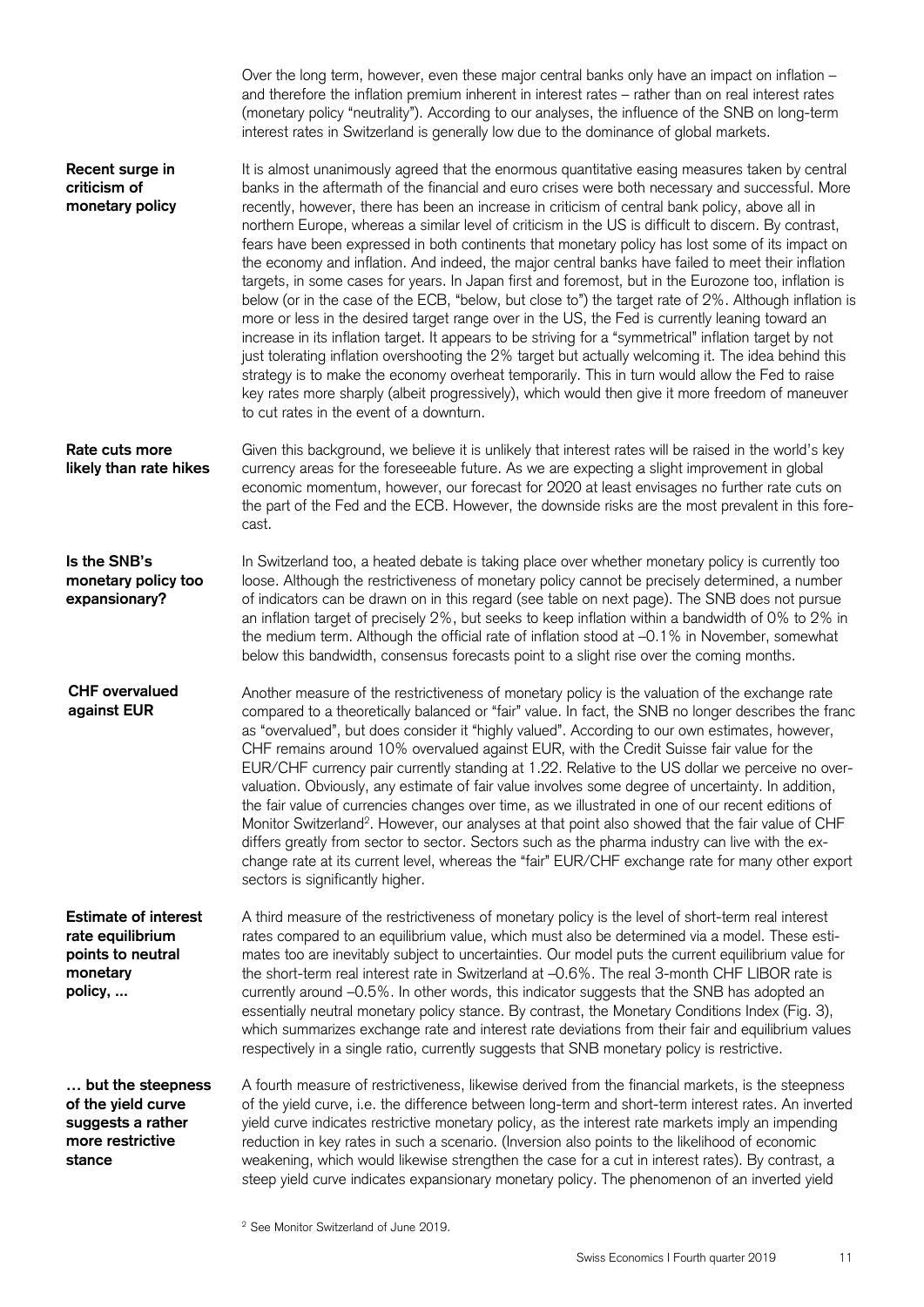curve was seen in many markets in the first semester of 2019, including Switzerland, thereby suggesting fairly restrictive monetary policy. However, yield curves have now "righted" themselves to some extent. But in a historical comparison they remain rather flat, and therefore hardly suggest expansionary monetary policy.<sup>3</sup>

# **Credit growth indicative of overly loose monetary policy**

Finally, the growth of bank credit lending and the health of the economy can also be used as a yardstick for the degree of monetary policy restrictiveness. Lending growth in Switzerland has exceeded economic growth by a considerable margin for several years. According to the Bank for International Settlements (BIS), the so-called credit-to-GDP gap – i.e. the deviation of credit lending from the long-term economic trend, currently amounts to some 10% of gross domestic product (GDP). According to this measure, therefore, Swiss monetary policy has tended to be overly expansionary in recent years. By contrast, the development of the Swiss economy itself does not suggest any overheating. The current purchasing managers index for the manufacturing industry (November: 48.8) is pointing more toward economic slowdown, whereas its counterpart for the services sector (51.7) suggests moderate expansion. At any rate, when all indicators are viewed on an aggregated basis, the SNB's policy currently appears to be neutral.

# **Degree of restrictiveness of monetary policy**

| <b>Measure</b>                           | <b>Current value</b> | Target value/equilibrium value                                                                         | Degree of monetary policy<br>restrictiveness |  |  |
|------------------------------------------|----------------------|--------------------------------------------------------------------------------------------------------|----------------------------------------------|--|--|
| Inflation rate                           | $-0.1%$              | $0.0\% - 2.0\%$                                                                                        | Restrictive                                  |  |  |
| Inflation forecast (2020, CS)            | 0.30%                | $0.0\% - 2.0\%$                                                                                        | Neutral                                      |  |  |
| Real short-term interest rate            | $-0.50%$             | $-0.60\%$                                                                                              | Neutral                                      |  |  |
| Nominal long-term interest<br>rate       | $-0.60%$             | $-0.50%$                                                                                               | Neutral                                      |  |  |
| Yield curve (3M-10Y)                     | 0.25%                | 1.00%                                                                                                  | Neutral/restrictive                          |  |  |
| Monetary Conditions Index                | $1.30\% - 2.20\%$    | $0.00\%$                                                                                               | Restrictive                                  |  |  |
| Growth                                   | 1.10%                | 0.90%                                                                                                  | Neutral                                      |  |  |
| Credit-to-GDP gap, in % of<br><b>GDP</b> | 10.20%               | 0.00%                                                                                                  | Expansionary                                 |  |  |
|                                          |                      | Source: Bloomberg, Swiss Federal Statistical Office, Bank for International Settlements, Credit Suisse |                                              |  |  |

**Is the current SNB policy having an impact?** 

**Focus of SNB on exchange rate since financial crisis** 

Both in Switzerland and elsewhere, the question is not just whether monetary policy is too loose, but whether it is actually having any effect. Indeed, there is a debate about whether negative interest rates could be damaging the economy. (The possible repercussions of negative interest rates are discussed in Part 2 of this Focus on page 15 onward.)

Although price stability is the overarching central bank objective in Switzerland, the SNB must additionally take into account economic developments. Particularly in the years since the financial crisis, geopolitical and economic flashpoints have posed a threat to the stability of the Swiss economy. These global factors have impacted on the Swiss economy and the level of prices through significant exchange-rate fluctuations, among other things. For this reason, the SNB has focused primarily on the stabilization of the exchange rate since the financial crisis, employing a number of very different measures to achieve this end. These range from interest rate cuts and "verbal interventions" to the expansion of the money supply, currency market interventions, and – in September 2011 – the introduction of a minimum EUR/CHF exchange rate.

# **EUR/CHF minimum exchange rate came under pressure from ECB easing**

However, when the ECB loosened its own monetary policy further and cut interest rates, the upward pressure on the franc strengthened. As a result of the ECB measures, the difference between interest rates in the EUR and CHF money markets fell to new lows, and the SNB had increasingly been forced to intervene in the foreign exchange market to stabilize the euro against the franc. In a major development, the SNB abandoned its floor for the EUR/CHF currency pair in January 2015, while at the same time cutting money market interest rates into negative territory. And although it has permitted certain fluctuations in EUR/CHF ever since, the SNB has continued to intervene as required to prevent major franc surges. At the same time, the SNB has continued to stress that it will cut interest rates further if need be.

<sup>&</sup>lt;sup>3</sup> The comprehensive purchases of longer-term bonds by central banks (quantitative easing), which has had the general effect of reducing long-term interest rates, could have distorted the steepness of yield curves as a measure of the restrictiveness of monetary policy.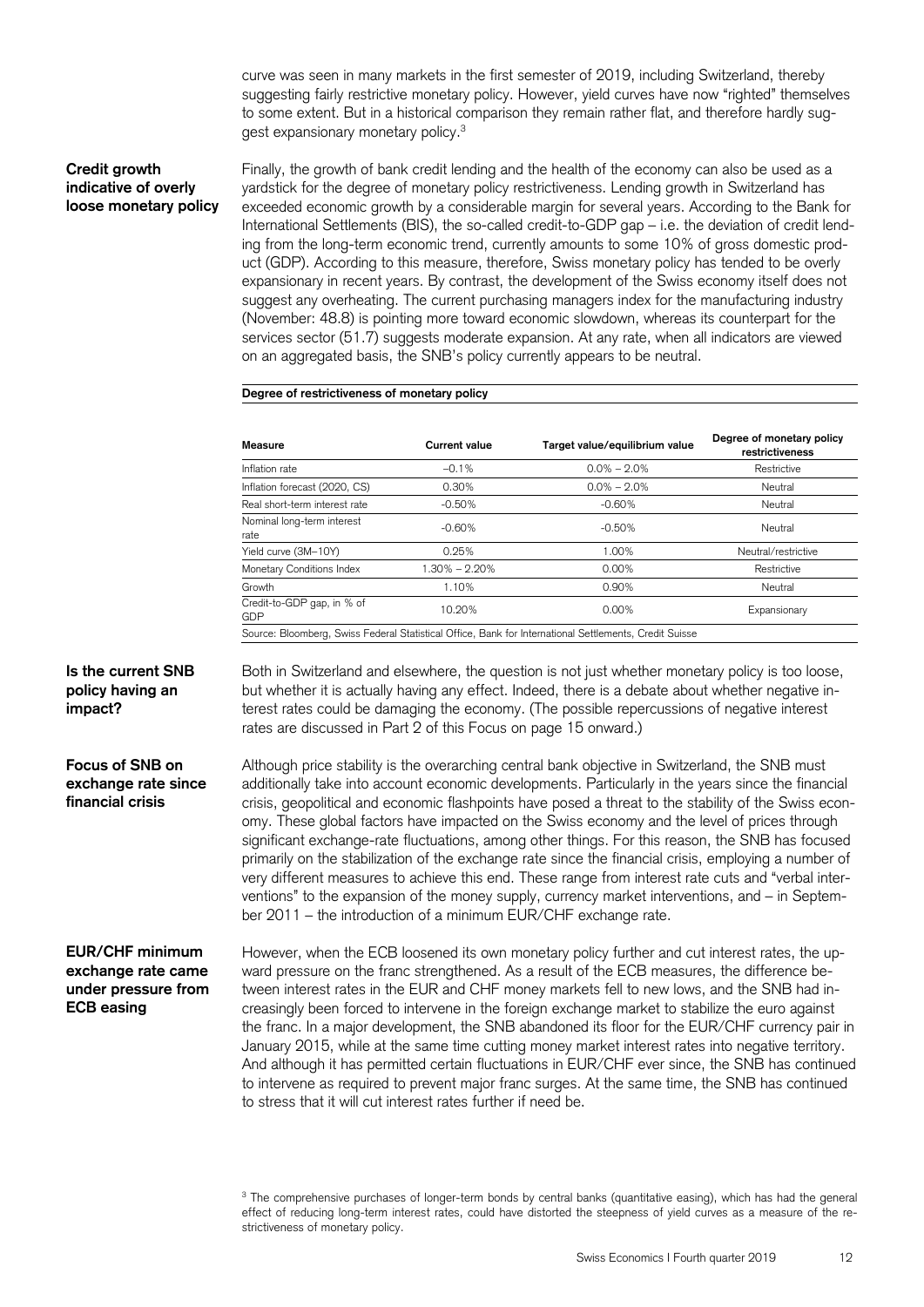**The relationship between interest rate differential and exchange rate is not stable, ...** 

**... because other factors, above all global risks, impact heavily on the value of CHF** 

A key question is therefore whether the interest rate instrument – respectively the "defense" of the interest rate differential between CHF and EUR money markets – actually stabilizes the exchange rate. According to (covered) interest rate parity theory, this appears dubious, as lower CHF interest rates in the futures market imply franc appreciation. In fact, the available data reveals no clear relationship (Fig. 4). In certain periods a high interest rate differential between EUR and CHF correlates with the depreciation of CHF, whereas at other times no relationship is identifiable, or a higher interest rate differential has even coincided with an appreciation of the franc. For this reason, doubts are often expressed over whether the SNB's current monetary policy, which focuses on the interest rate differential, is effective.

However, this argument/viewpoint fails to convince for two reasons: First, the (uncovered) interest parity theory states that only an unexpected widening of the interest rate differential (e.g. an unexpected rate cut on the part of the SNB) weakens the franc.  $4$  And second, there are other factors that impact on the value of the franc. In particular, due to its "safe haven" status the franc typically appreciates against a backdrop of increasing international uncertainty – without this having any impact on the interest rate differential. It is even possible that capital flows into the franc at times like this have the effect of reducing interest rates in Switzerland, i.e. widening the interest rate differential. Our econometric tests confirm this theory: When variables for uncertainty in the global and European financial markets are taken into account (as well as variations in the interest rate gap), changes to the interest rate differential have the expected effect.<sup>5</sup> Overall, therefore, the SNB appears to be able to continue to weaken the franc by widening the difference between Swiss and Eurozone interest rates.

# **The SNB is not expected to abandon its negative interest rate policy for the time being**

By contrast, a narrowing of the interest rate differential through an autonomous rate hike on the part of the SNB would trigger a rise in the value of the franc – particularly in a global environment still characterized by uncertainty. Paradoxically, such a step could even reduce inflationary expectations in Switzerland, which could in turn feed through into lower long-term interest rates. Exiting the current monetary policy regime is therefore only likely to happen once interest rates in the international capital markets rise and the Fed or the ECB increases its own key rates. This would probably only occur against the backdrop of a significant pickup in either global growth or inflation – both scenarios looking improbable to us as things stand. A go-it-alone rate hike on the part of the SNB would only be possible if the franc were to depreciate strongly "under its own steam." However, such a scenario is only to be expected against a backdrop of a much more stable global environment.









Aug. 2011; (3) Sept. 2011 – Dec. 2014; (4) Jan. 2015 – Oct. 2019.

<sup>4</sup> As stated above, according to interest rate parity theory only an unexpected widening of the interest rate gap leads to a depreciation of CHF. However, distinguishing between expected and unexpected interest rate changes is empirically difficult.

<sup>5</sup> As a measure for uncertainty in the financial markets we use the VIX index for volatility in the S&P 500 and the spread between Italian and German government bond yields.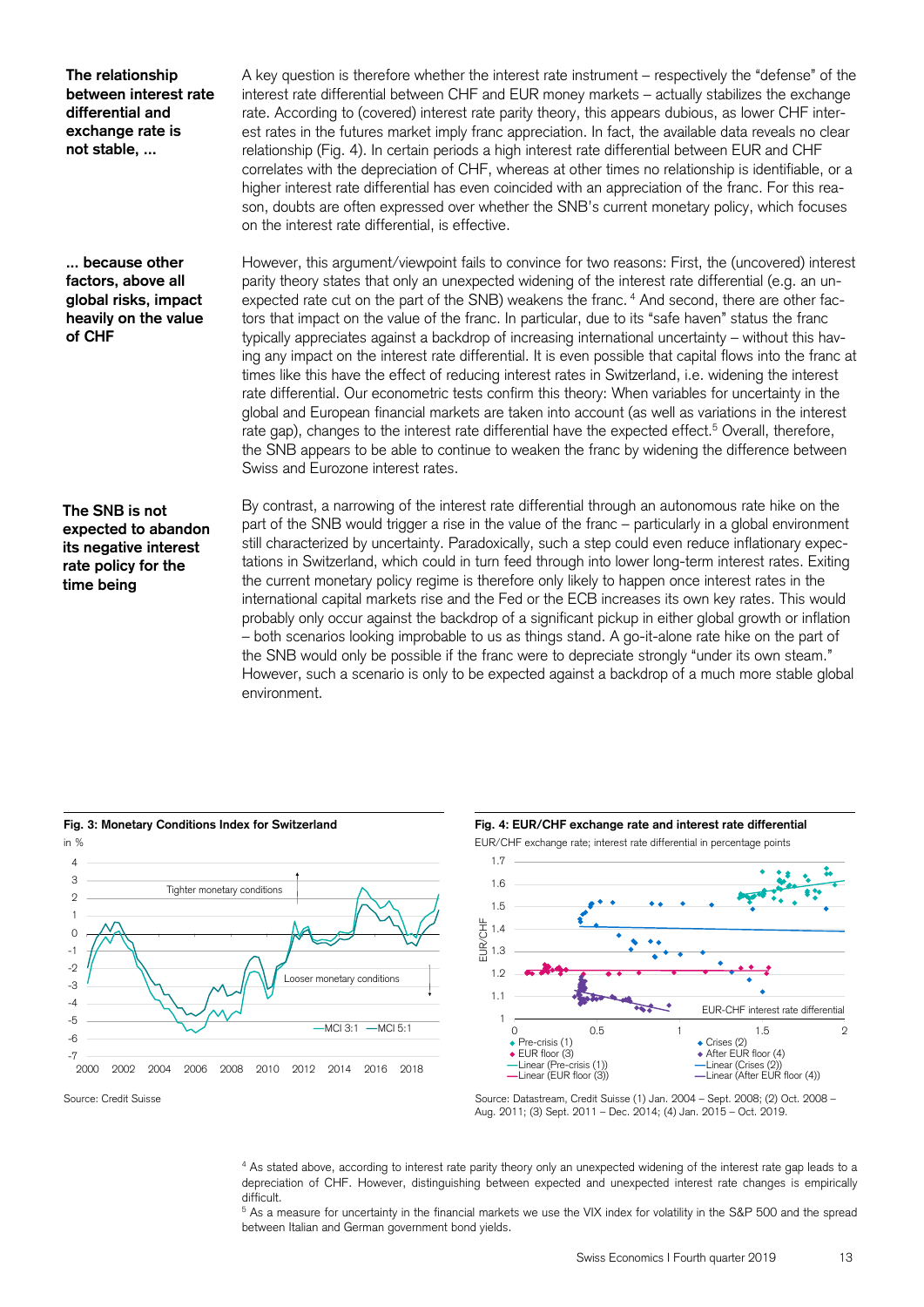# **More expansionary fiscal policy would increase likelihood of franc strength**

However, the SNB could tolerate a further appreciation of the franc as soon as monetary policy conditions in Switzerland allow, particularly as there is evidence that the overvaluation of the franc is currently subsiding. The challenge here would be to avoid a speculative upward surge. However, the SNB's current flexible exchange-rate regime is less vulnerable than its fixed EUR/CHF minimum exchange rate policy of a few years back. In our view, there are no real alternatives right now to the existing policy of negative exchange rates. Although there is a debate going on in the Eurozone about more expansionary fiscal policy replacing (or supplementing) loose monetary policy, such a strategy does not appear to make much sense in Switzerland's case. Although the federal government does have some freedom of maneuver in the area of fiscal policy, a political decision of this kind appears improbable. Furthermore, due to the dominance of foreign capital market interest rates in Switzerland, more expansionary fiscal policy would only have a very limited impact on Swiss interest rates, and would ultimately probably have the effect of strengthening the franc.

**oliver.alder@credit-suisse.com maxime.botteron@credit-suisse.com**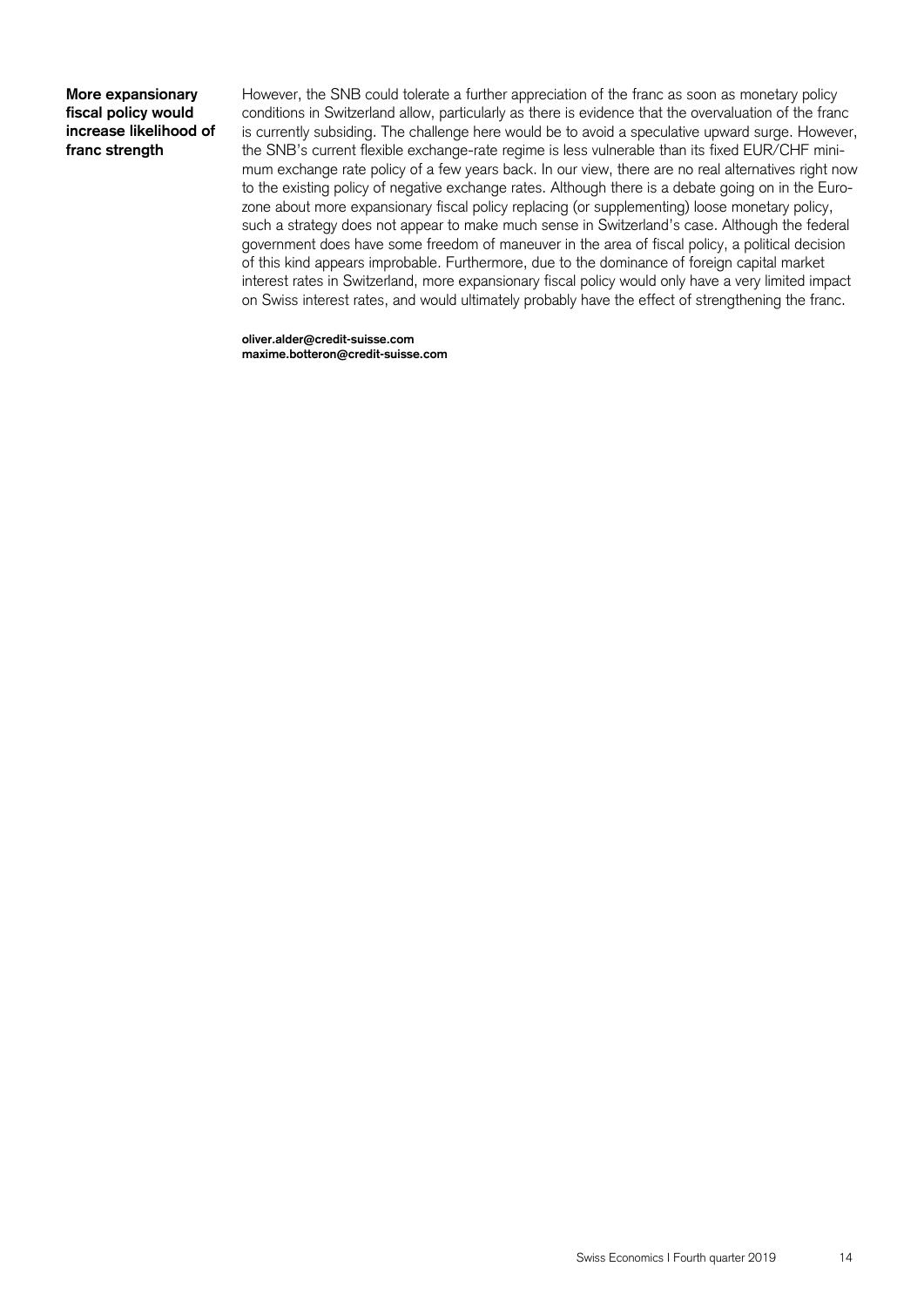The state – and by extension the Swiss taxpayer – is the undisputed beneficiary of lower interest rates. We estimate that the Confederation and the cantons saved a total of some CHF 23 billion in interest between 2008 and 2017, with the Confederation alone saving CHF 13 billion. The annual saving amounts to between 0.3% (Canton Basel-Country and its municipalities) and 2.8% (Confederation) of overall expenditure. It is actually likely that these figures underestimate the total saving, as the negative interest rates at which the Confederation and a number of cantons can borrow money are difficult to capture.

The repercussions of declining interest rates for private households are not clear. On the one hand, lower interest rates mean lower debt interest payments (particularly for mortgages). According to our estimate, households saved more than CHF 10 billion in 2017 (compared to 2007) in this manner. On the other hand, Swiss households also receive less income on their savings accounts and bond holdings. We estimate that these two factors more or less neutralize each other at the moment. Households with higher incomes capable of taking on more debt are the greater beneficiaries of low interest rates. In addition, they also have higher risk capacity when it comes to investing.

As mentioned above, households have had to take a hit on the amount of income they receive. Although many households could invest at least a proportion of their savings in investments that generate somewhat higher returns, the fact of the matter is that more than a half of all financial assets of Swiss households are held in the form of bank deposits. On an inflation-adjusted basis, however, the interest earned on savings accounts has been virtually zero over the long term, irrespective of the SNB's interest rate policy

### **Public finances Public sector saves billions**

Estimated annual savings in interest rate payments, in % of total expenditure for 2017





 Estimated annual impact of lower interest rates on households, in CHF bn Source: Credit Suisse -15 -10 -5  $\circ$ 5  $1<sub>0</sub>$ 15 2008 2009 2010 2011 2012 2013 2014 2015 2016 2017 ■Savings ■Lost interest income →Net

**Savings deposits Long-term return on bank deposits just in positive territory** 



Source: SNB, Credit Suisse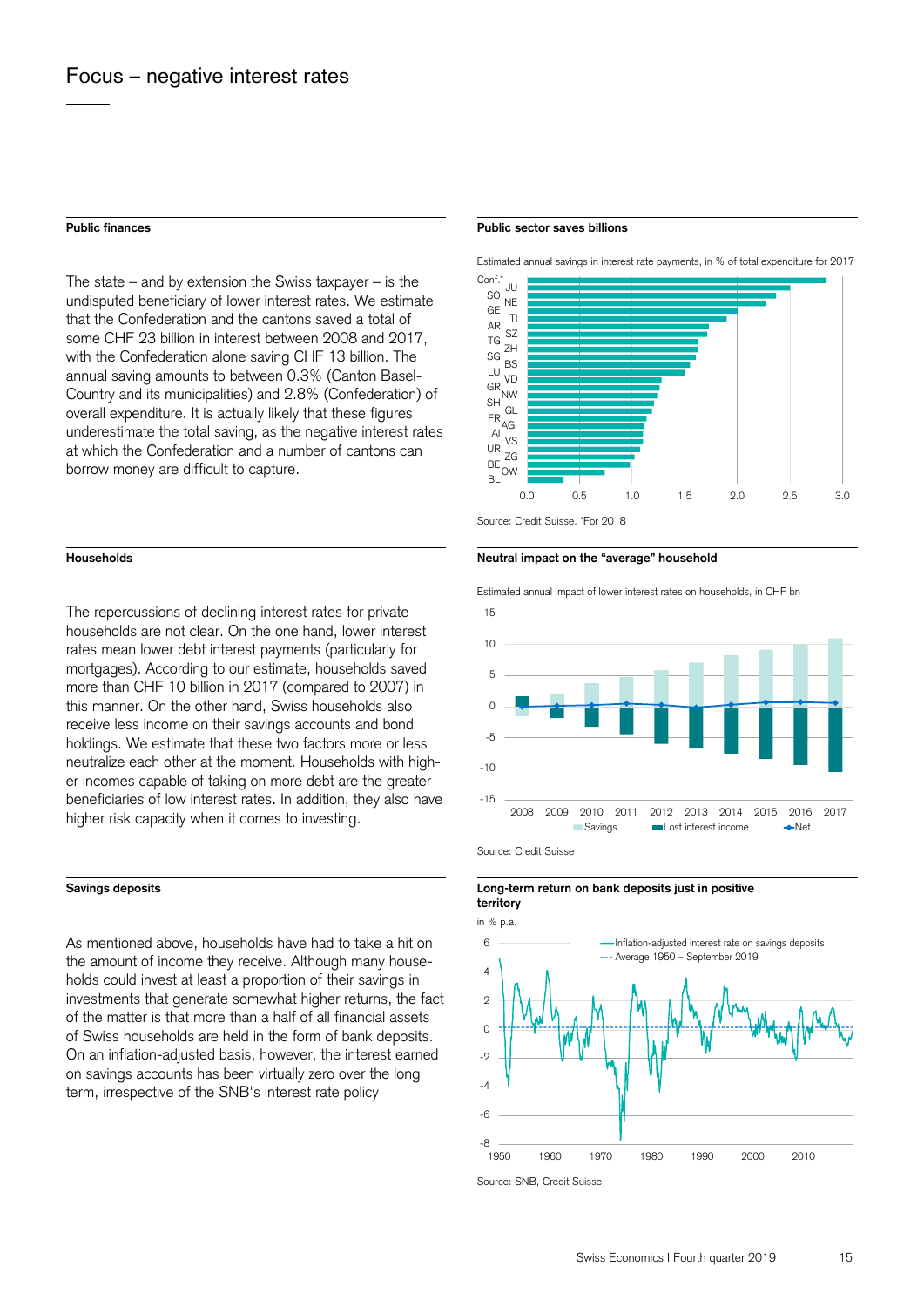The very low yields available on bonds are becoming a major headache for pension funds. As mentioned in the main article, however, the SNB has little influence on these interest rates. The direct repercussions of the negative interest rate policy are restricted to the cash held by pension funds, which currently amounts to some 5% of all pension fund assets. As the graph to the right shows, the returns of pension funds therefore also do not correlate with the SNB's key interest rate. The main problem facing pension funds (excessively high conversion rates and an overly generous (i.e. low) retirement age) is exacerbated by the negative interest rate policy.

## **Construction investment Capital misallocation?**

If interest rates remain below their equilibrium level for too long, the risk of a misallocation of capital theoretically rises, i.e. investments could be channeled into less productive rather than more productive projects. One argument being put forward in Switzerland at the moment is that the negative interest rate policy has triggered an excessive amount of investment in residential construction. However, the data shows that such investment has not risen much more than gross domestic product (GDP) since the recession of 2008. Indeed, since 2013 the volume of residential construction investment has actually grown in line with GDP. Yet above all institutional investors are building large numbers of rental apartments, as a result of which vacancies in this segment are on the rise.

Whereas the volume of construction compared to GDP has not increased excessively (see above), the price of real estate – particularly owner-occupied apartments – has risen much more strongly than the consumer price index since 2008. While the acceleration of population growth has clearly played an important role here, this trend is primarily a consequence of the decline in interest rates. The resulting level of indebtedness of Swiss households, which is very high in an international comparison, poses a risk in the event of interest rates rising unexpectedly sharply and/or property prices declining unexpectedly sharply.

### **Pension funds SNB key interest rate not decisive for pension fund returns, but for the technical interest rates**

Annualized quarterly return of pension fund index relative to key rate, in %



Source: SNB, pension fund index of Credit Suisse



Construction investment in residential property, as % of gross domestic product



Source: Swiss Federal Statistical Office, Credit Suisse

# Household debt and real estate prices **Strong rise in residential property prices and debt Strong rise in residential property prices and debt**

 Mortgage loans in % of GDP (left scale) and transaction price index (Q1 2003 = 100, right scale)



Source: Datastream, SNB, Wüest Partner, Credit Suisse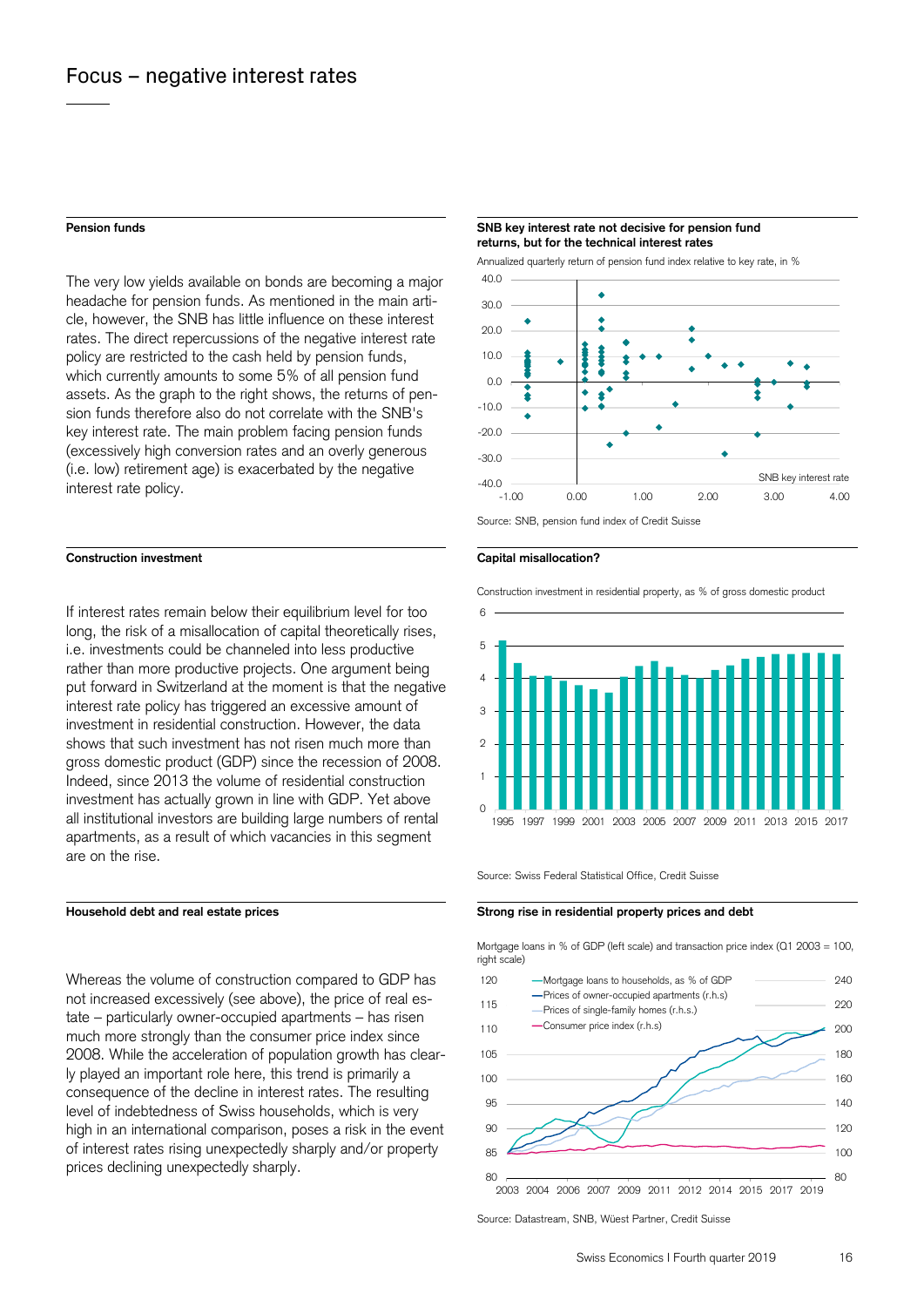Ever since November 1, 2019, a smaller proportion of the sight deposit balances of the commercial banks with the SNB has been subject to a negative rate of interest. The SNB has increased its so-called "exemption threshold", with the result that an additional CHF 119 billion or so of the deposits of domestic banks held with the SNB is now exempt from negative interest. This should have the effect of reducing the negative interest expenditure of domestic banks by around CHF 890 million compared to the expenditure incurred under the previous exemption threshold. Moreover, by raising the exemption threshold, the SNB has created freedom of maneuver to cut interest rates further if necessary.

The precise level of costs incurred by the banks as a result of the SNB's negative interest policy is difficult to determine. Up until now, the banks have been reticent about passing on negative interest to client deposits and have suffered an erosion of their deposit margin accordingly. We have estimated the impact of a key interest rate reduction of 25 basis points on the key balance sheet positions of domestically focused banks. According to our estimate, such a step would reduce the interest margins of the banks by between 1 and 4.5 basis points. The impact on the profitability of the banks of a decline in capital market interest rates (flattening of the yield curve) can be expected to be stronger generally.

For regulatory reasons, the banks must publish estimates of the repercussions of a rise (or a decline) of the level of interest rates by 1.5 percentage points for their net interest income. This data (see Fig. right for the ten largest domestically focused banks) supplies three interesting findings. The results differ considerably from bank to bank. For some, net interest income would paradoxically rise if interest rates declined generally. Moreover, a general rise in interest rates would probably have only limited positive repercussions for the selection of banks illustrated here.

### **Exemption threshold Sight deposits of domestic banks with the SNB**









Source: Bloomberg, SNB, Credit Suisse

## **Overall impact on domestic banks Impact of interest rate development on domestically oriented banks**

Change in net interest income, in % of balance sheet



Source: Disclosure reports of banks, Credit Suisse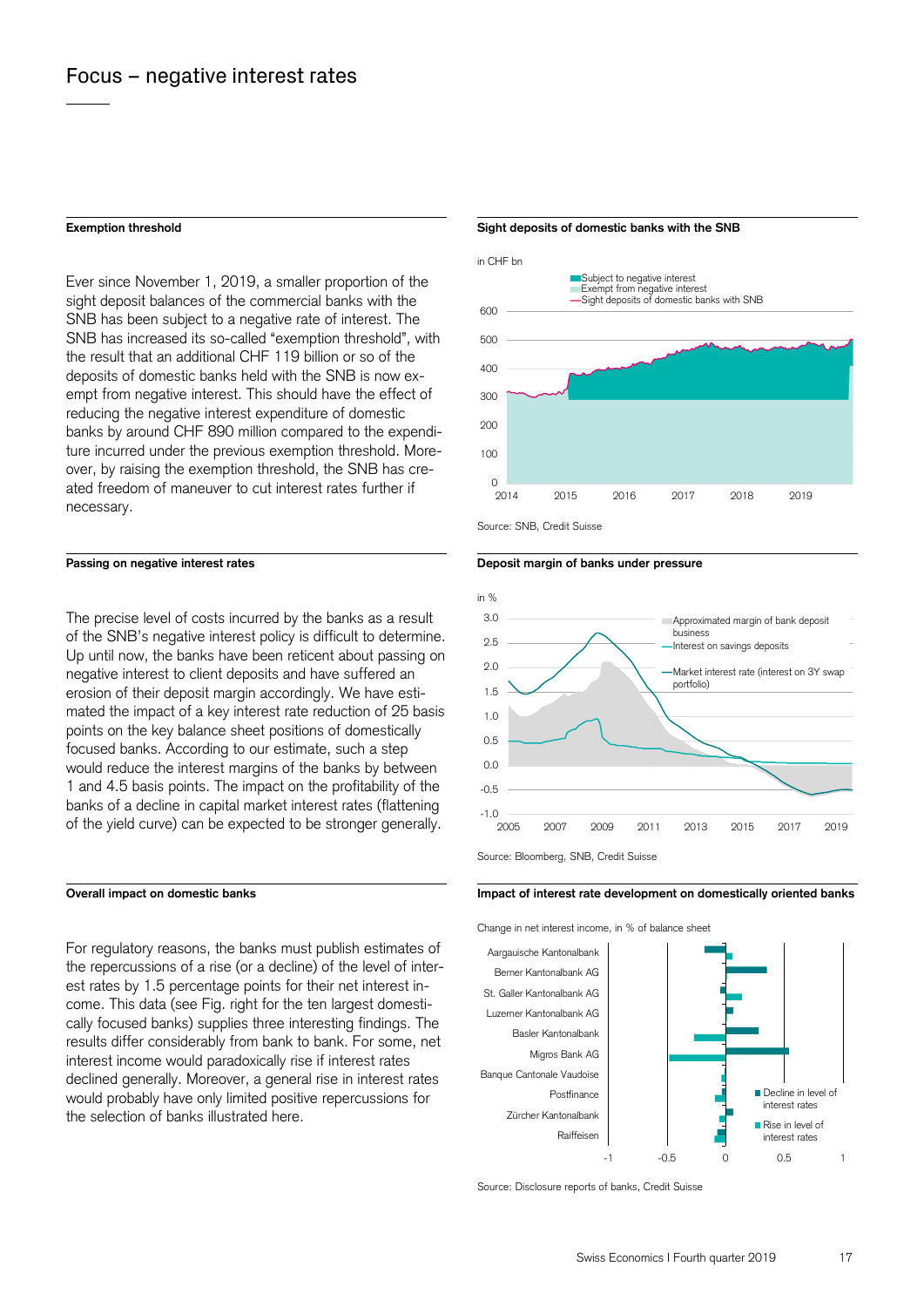# Larger profit distribution?

|                                                                                           | We estimate that the foreign currency reserves of the Swiss National Bank (SNB) will<br>yield CHF 18-20 bn per annum (p.a.) over the next 5 years, while the expected loss in a<br>worst-case scenario would reach CHF 75 bn. Nevertheless, an increase of the annual<br>distribution to the cantons and the Confederation could be considered, in our view.                                                                                                                                                                                                                                                                                                                                                                                                                                      |
|-------------------------------------------------------------------------------------------|---------------------------------------------------------------------------------------------------------------------------------------------------------------------------------------------------------------------------------------------------------------------------------------------------------------------------------------------------------------------------------------------------------------------------------------------------------------------------------------------------------------------------------------------------------------------------------------------------------------------------------------------------------------------------------------------------------------------------------------------------------------------------------------------------|
| Our forecasted return<br>for SNB's foreign<br>currency reserves has<br>been accurate      | Once a year, our investment strategy team updates their 5-year forecasts (so-called Capital Mar-<br>ket Assumptions, CMA) for a large range of financial assets. In the past, we already used these<br>forecasts to simulate how the foreign currency reserves of the SNB would likely perform. In an<br>article we published in June 2018 (based on the 2017 CMA), we estimated the expected return<br>of the SNB foreign currency reserves at 3.9% p.a. As shown in the figure on the left-hand side,<br>this forecasted return has been quite accurate, even when taking into account the purchases of<br>foreign currencies by the SNB in 2018 and 2019.                                                                                                                                      |
| We expect foreign<br>currency reserves to<br>yield 2.5% p.a.                              | The 2019 update of the CMA has two implications in terms of the projected performance of the<br>SNB foreign currency reserves. First, the expected return is lower at 2.5% p.a. over the next 5<br>years. Second, the expected risk is also lower, as shown in the narrower confidence interval of the<br>projected development of foreign currency reserves in comparison to the 2017 estimates. Based<br>on the current level of foreign currency reserves, the expected return of 2.5% would yield around<br>CHF 18-20 bn p.a. Our estimated risk metrics indicate that a worst-case scenario would, on<br>average, lead to a loss of 9.6% (conditional value-at-risk, 95% confidence level) or CHF 75 bn.                                                                                     |
| The SNB could raise<br>its annual distribution<br>to the cantons and<br>the Confederation | The SNB's equity capital had reached CHF 169.7 bn at the end of Q3 2019, of which CHF 90.6<br>bn should be available for distribution to the cantons and the Confederation, according to our<br>estimates. Currently, the maximal payout to the cantons and the Confederation is limited to CHF 2<br>bn p.a., according to an agreement between the SNB and the Federal Department of Finance<br>(FDF) for the period 2016-2020. By the end of next year, the SNB and the FDF will renegotiate<br>the current agreement. Our projection of future income from the foreign currency reserves sug-<br>gests, even considering the risk of a loss, that there could be an opportunity to raise the annual<br>distribution to the cantons and the Confederation.<br>maxime.botteron@credit-suisse.com |

We would like to thank Vojo Gunevski from the Credit Suisse Investment Management team for providing the simulated returns and risk estimates.





Source: Swiss National Bank, Credit Suisse Source: Swiss National Bank, Credit Suisse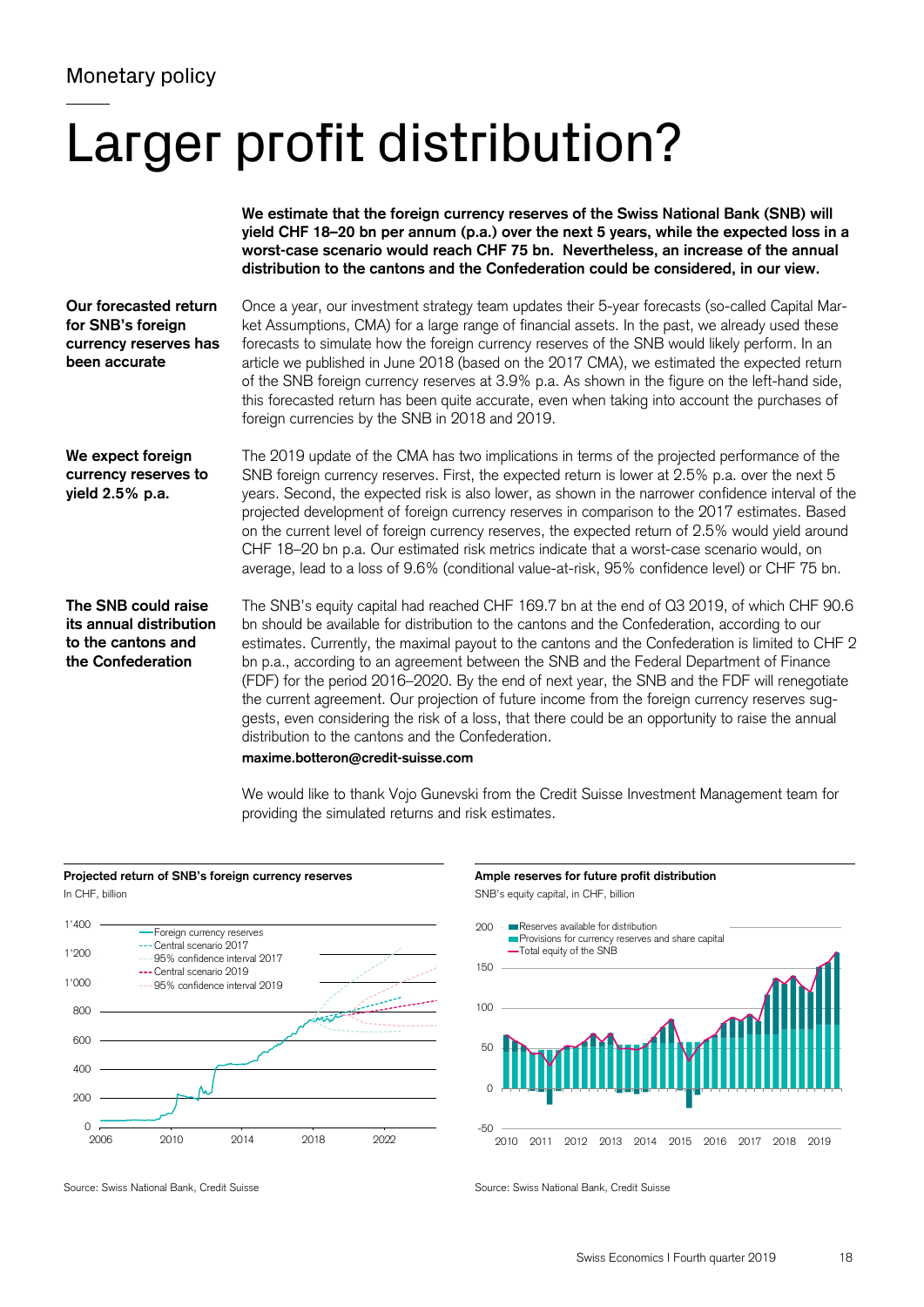The decision of the SNB to raise the exemption threshold above which commercial banks' deposits at the SNB are subject to the negative deposit rate of –0.75% has led to an increase in the daily volume of repurchase agreements (socalled repos). Repos are short-term (up to 12 months) secured lending operations among banks. With the implementation of the new threshold at the SNB on 1 November, some banks became fully exempted from the negative interest rate and can therefore borrow at a negative rate from other banks and deposit the proceeds at the SNB at 0%. This rebalancing process explains the rise in repo market volume.

Demand for banknotes has remained particularly weak despite very low interest rates. In particular, the demand for the CHF 1000 bills has declined for almost a year, in what is the sharpest drop since 1990. The demand for banknotes seems more sensitive to changes in the interest rate rather than to the level of interest rate. The weak demand may be explained by the stability of the policy rate. Indeed, since the SNB began to conduct its monetary policy via a target interest rate, it has never held it unchanged for such a long period - the last change occurred in January 2015.

### **maxime.botteron@credit-suisse.com Source: Swiss National Bank, Credit Suisse**

After renewed purchases of foreign currencies over the summer, the SNB has halted its interventions in the foreign exchange market since October, according to our analysis. The CHF has appreciated since June against the EUR, as expectations of further monetary policy easing by the European Central Bank (ECB) began to build. The ECB indeed cut its policy rate in September and re-activated its asset purchase program. However, as the ECB did not cut rates as much as financial markets had expected, the appreciation pressure on the CHF diminished somewhat, reducing the need for foreign currency purchases.

### **Money market Rise in interbank secured lending volume**





## **Banknotes Banknotes Drop in CHF 1000 banknotes**

Growth rate of banknotes in circulation, in % YoY



### **Foreign exchange interventions SNB halts its foreign exchange interventions in October SNB halts its foreign exchange interventions in October**



**maxime.botteron@credit-suisse.com Source: Datastream, Swiss National Bank, Credit Suisse** Suisse National Bank, Credit Suisse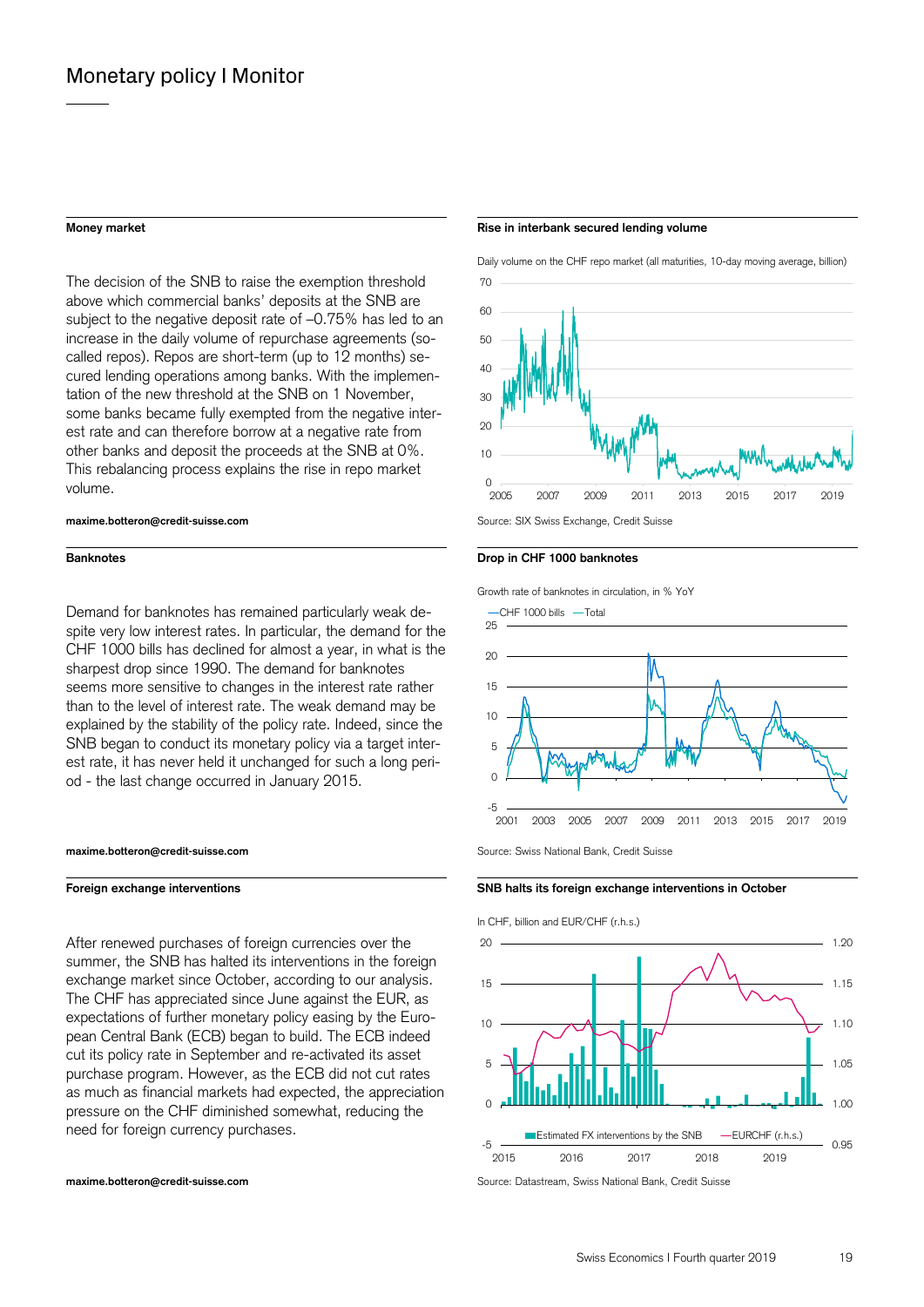The rise in the price of owner-occupied residential property has slowed somewhat recently. In the third quarter of 2019, the prices of owner-occupied apartments increased by 2.2%. This rate of growth is significantly below the longterm average of 3.8%. The rise in the prices of single-family homes has likewise slowed, but at 3.3% remains slightly above the long-term average of 3.2%. Thanks to intact demand and a decline in newbuild activity, we are expecting prices to rise over the next few quarters too. However, these are likely to continue to be kept in check by the regulatory guidelines that apply to credit lending.

As per June 1, 2019, more than 60,000 rental apartments (2.64% of the total stock) were vacant in Switzerland for the first time ever. However, the latest rise was much less pronounced than in the previous five years, and has predominantly affected regions outside of the major conurbations. The demand side of the Swiss rental market benefited from a stabilization in net immigration and a robust labor market. At the same time, the trend of persistent recovery in construction activity has paused for the time being. That said, a combination of the economic slowdown and the unbroken demand for real estate as an asset class could see a renewed rise in vacancies as early as 2020.

The strong surge in office employment has led to a temporary situation of high demand for office space. However, this is now receding in keeping with the decline in employment growth. We are forecasting surplus demand of 486,000 m² for 2019 and 253,000 m² for 2020. In a number of cantons, positive economic developments have led to an improvement in the vacancy situation for office property. The current slowdown on the demand side is unlikely to alter this situation, as any imbalances are likely to be warded off by the very modest expansion expected on the supply side.

### **Owner-occupied housing Owner-occupied housing Price growth has recently slowed**

Annual growth rates; dotted lines: average 2000 – 2018



# **Rental apartments Slowdown in increase in rental apartment vacancies**



**fabian.waltert@credit-suisse.com** Source: Swiss Federal Statistical Office, Credit Suisse; last data point: 1.6.2019

**Office property Decline in surplus demand for office space** 

Estimated surplus demand compared to prior-year quarter in 1,000 m<sup>2</sup>; forecasts for Q4 2019 and 2020



**alexander.lohse@credit-suisse.com** Source: Credit Suisse, Swiss Federal Statistical Office; last data point: Q2 2019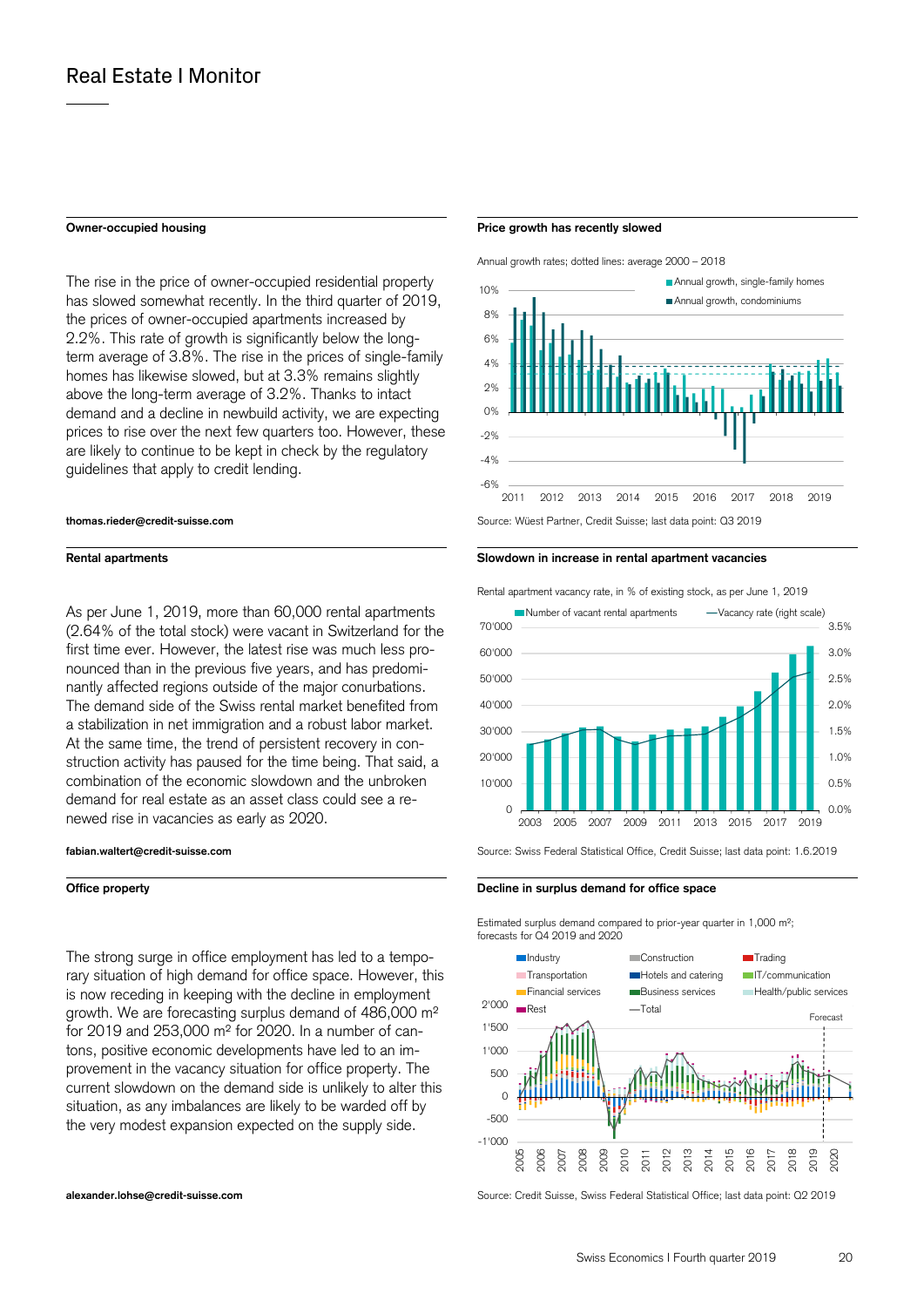# Purchasing Managers' Index (PMI) **Industrial Activity Industrial Activity**

Purchasing managers stand at the beginning of the production process. The PMI uses this forward-looking feature to forecast the level of economic activity. The index is based on a monthly survey conducted by procure.ch, the industry body for purchasing and supply management. Purchasing managers respond to eight questions on output, backlog of orders, purchasing volumes, purchase price, delivery times, stocks of purchases, stocks of finished goods, and employment. They indicate whether activity levels are higher, the same, or lower than in the preceding month. The percentage share of responses stating "higher" and "no change" are used to calculate the sub-indices, though only half of the "no change" share of responses is included. The PMI lies between 0 and 100, with a figure of more than 50 indicating an expansion of activity compared with the previous month.

# **Credit Suisse Export Barometer Exports**

The Credit Suisse Export Barometer takes as its basis the dependence of Swiss exports on foreign export markets. In constructing the export barometer, we have drawn together important leading industry indicators in Switzerland's 28 most important export markets. The values of these leading indicators are weighted on the basis of the share of exports that goes to each country. The export barometer consolidates this information to produce a single indicator. Since the values in question are standardized, the export barometer is calibrated in standard deviations. The zero line corresponds to the growth threshold. The long-term average growth of Swiss exports of approximately 5% is at 1.

# CS CFA Society Switzerland Index **Example 2018** Economic Activity

Financial analysts have their finger on the pulse of the economy. Since 2017, we have been conducting a monthly survey of financial analysts jointly with CFA Society Switzerland under the heading Financial Market Test Switzerland<sup>1</sup>. Analysts are questioned not only about their assessment of the current and future economic situation as well as the rate of inflation but also about financial market issues such as equity market performance and interest rate forecasts. The CS CFA Society Switzerland Index represents the balance of expectations regarding the development of Swiss economic activity over the coming six months.

# PMI index > 50 = growth



Source: procure.ch, Credit Suisse

In standard deviation, values  $> 0 =$  growth



Balance of expectations, values  $> 0 =$  growth



<sup>&</sup>lt;sup>1</sup> Published as the Credit Suisse ZEW Index from 2006 until 2016 Source: CFA Society Switzerland, Credit Suisse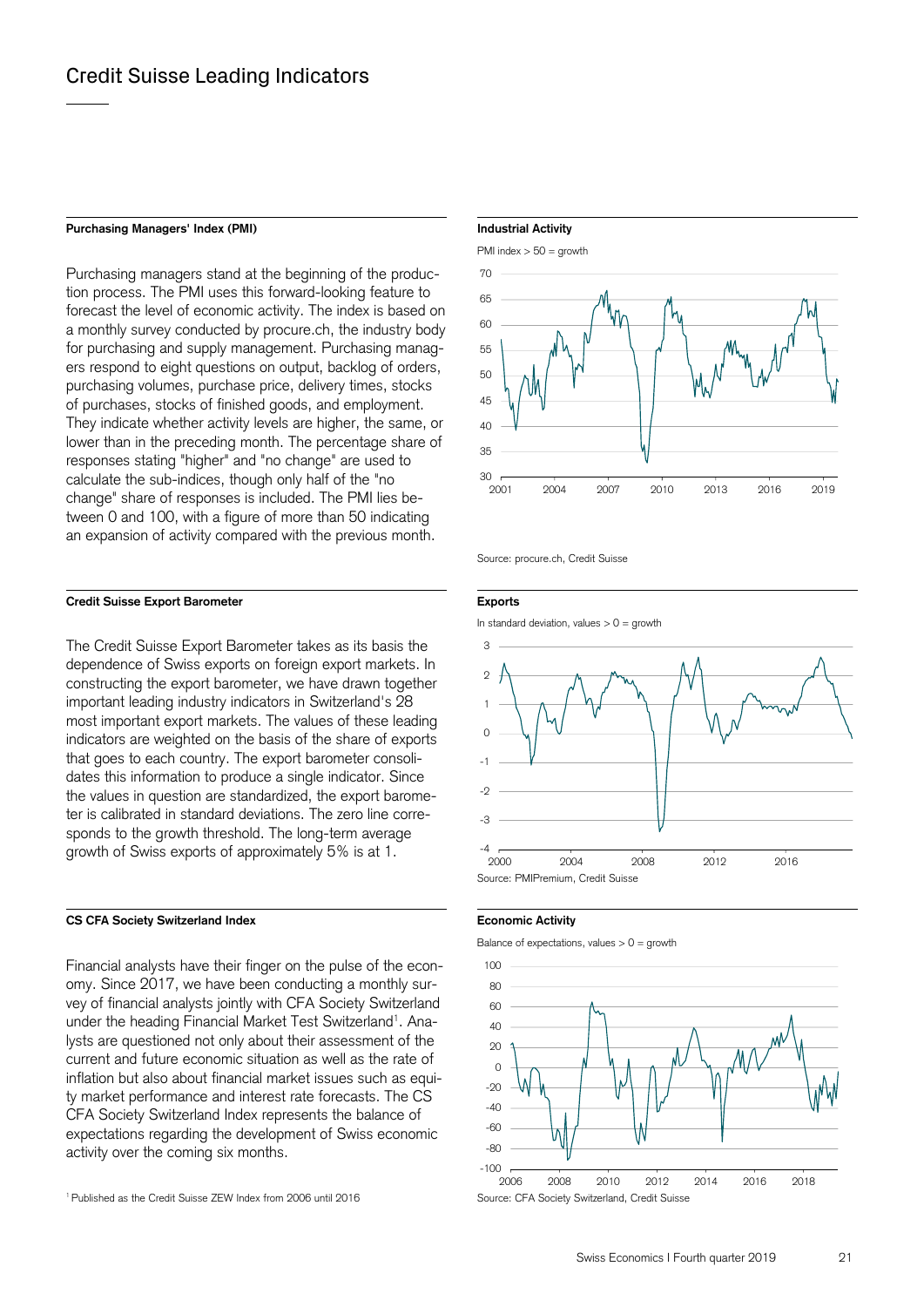The Swiss Construction Index is published once a quarter jointly by Credit Suisse and the Swiss Contractors' Association (SCA). It serves as a leading indicator for the state of Switzerland's construction sector by forecasting the volume of work in the core construction business in the coming quarter. The indicator is calculated by Credit Suisse and is based mainly on a quarterly survey conducted by the SCA among its members. Additional data is provided by the Swiss Federal Statistical Office and Baublatt. The Construction Index was launched in the first quarter of 1996.

Procure.ch, the professional association for purchasing and supply management and Credit Suisse launched a PMI for the services sector in 2014. The Services PMI is structured in exactly the same way as its industry counterpart. Values over 50.0 points mean expansion. It is based on a survey of purchasing managers from Swiss service providers. There are six subcomponents: type of business, new orders, order book, purchasing prices, sales prices and number of employees.

## **Macro Momentum Indicator Economic Activity**

The Credit Suisse Macro Momentum Indicator (MMI) condenses the current performance of key Swiss economic data to a single figure. Data from economic surveys, consumption, the labor market, lending and the export economy are used to calculate a standardized momentum that is then weighted with the applicable correlation to GDP development. Values above (below) zero point toward an acceleration (slowdown) of the Swiss economy in the last three months compared with the past six months.

# **Swiss Construction Index Construction Industry Climate Construction Industry Climate**



Source: Swiss Contractor's Association, Credit Suisse

# **PMI Services PMI Services Activity in the services sector PMI** Services sector

PMI Services index > 50 = growth



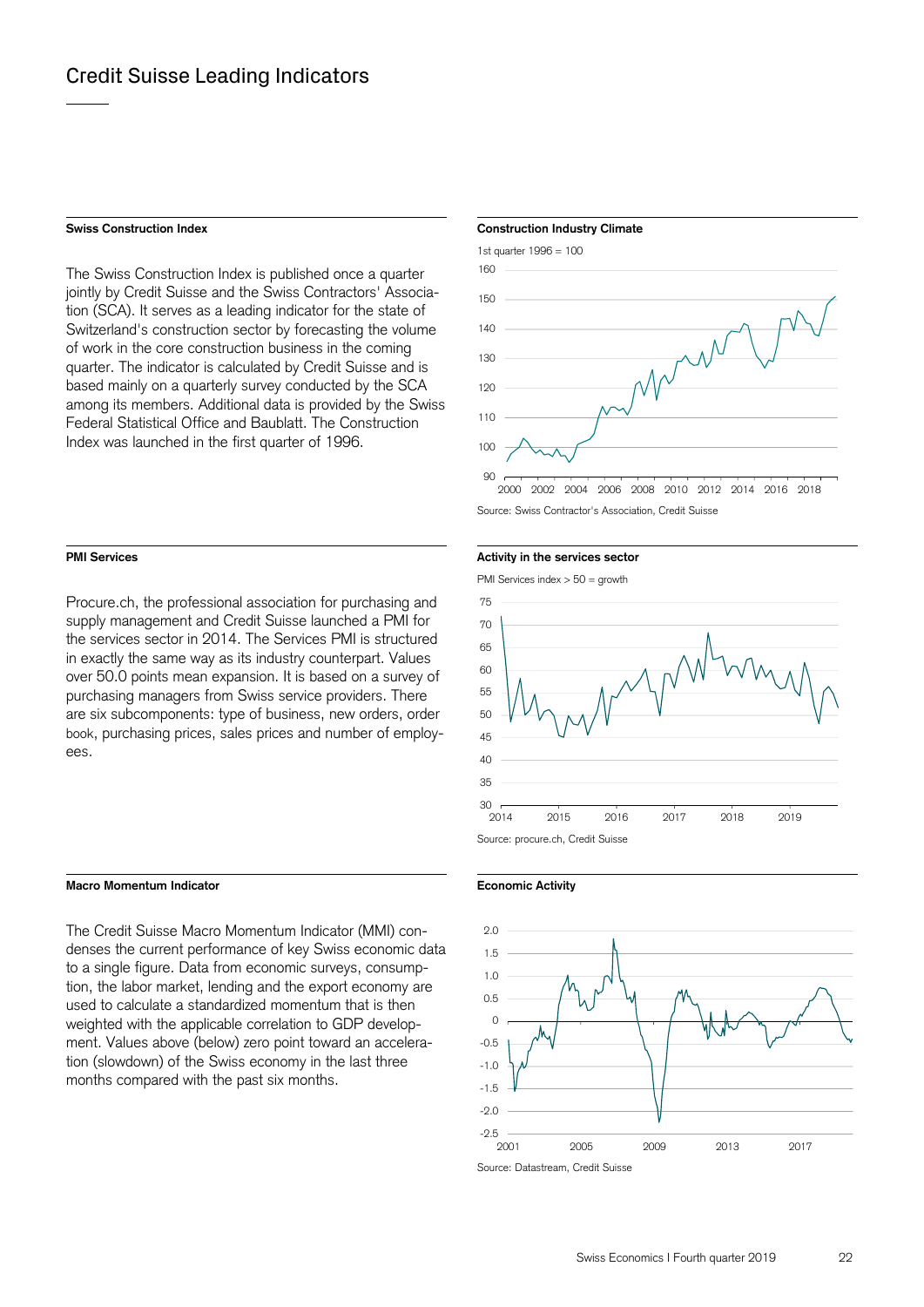# **Forecasts for the Swiss Economy**

|                                                                                               | 2019      | 2019      | 2019      | 2019P     | 2020P     | 2020P     | 2020P     | 2020P     | 2019P | 2020P |
|-----------------------------------------------------------------------------------------------|-----------|-----------|-----------|-----------|-----------|-----------|-----------|-----------|-------|-------|
|                                                                                               | Quarter 1 | Quarter 2 | Quarter 3 | Quarter 4 | Quarter 1 | Quarter 2 | Quarter 3 | Quarter 4 |       |       |
| GDP (YoY, in %)                                                                               | 0.9       | 0.2       | 1.1       | 1.4       | 1.3       | 1.4       | 1.4       | 1.3       | 0.9   | 1.4   |
| Consumer spending                                                                             | 0.6       | 0.9       | 1.1       | 1.2       | 1.3       | 1.3       | 1.3       | 1.3       | 1.0   | 1.3   |
| Government expenditure                                                                        | 0.9       | 0.9       | 1.6       | 1.3       | 1.0       | 1.0       | 1.0       | 1.0       | 1.2   | 1.0   |
| Gross capital investment                                                                      | $-0.5$    | $-1.0$    | 1.2       | 2.1       | 1.2       | 1.1       | 1.0       | 1.0       | 0.5   | 1.0   |
| Construction investment                                                                       | 1.1       | $-0.6$    | 0.3       | 0.8       | 1.0       | 1.0       | 1.0       | 1.0       | 0.4   | 1.0   |
| Investment in plant and equipment                                                             | $-1.3$    | $-1.2$    | 1.8       | 2.8       | 1.0       | 1.0       | 1.0       | 1.0       | 0.5   | 1.0   |
| Exports (goods and services)                                                                  | 2.8       | 2.1       | 6.4       | 0.8       | 2.5       | 2.5       | 2.5       | 2.5       | 3.0   | 2.5   |
| Imports (goods and services)                                                                  | $-0.5$    | $-0.9$    | 4.0       | 3.5       | 2.0       | 2.0       | 2.0       | 2.0       | 1.5   | 2.0   |
| Inflation (in $%$ )                                                                           | 0.6       | 0.6       | 0.3       | $-0.1$    | 0.3       | 0.1       | 0.2       | 0.5       | 0.4   | 0.3   |
| Unemployment (in %)                                                                           | 2.3       | 2.3       | 2.3       | 2.3       | 2.3       | 2.4       | 2.4       | 2.5       | 2.3   | 2.4   |
| Employment growth FTEs (YoY, in %)                                                            | 1.5       | 1.2       | 1.1       | 0.9       | 0.7       | 0.9       | 0.9       | 1.0       | 1.2   | 0.9   |
| Net immigration (in thousands)                                                                |           |           |           |           |           |           |           |           | 55.0  | 55.0  |
| Nominal wage growth (YoY, in %)                                                               |           |           |           |           |           |           |           |           | 0.5   | 0.7   |
| Public debt (in % of GDP)                                                                     |           |           |           |           |           |           |           |           | 7.2   | 7.4   |
| Source: Federal Statistics Office, State Secretariat for Economic Affairs SECO, Credit Suisse |           |           |           |           |           |           |           |           |       |       |

# **Forecasts for the World Economy**

|                                                               | <b>Forecasts</b> |           |      |                        | <b>Structure</b>         |                              | <b>Significance for Switzerland</b> |                                             |  |
|---------------------------------------------------------------|------------------|-----------|------|------------------------|--------------------------|------------------------------|-------------------------------------|---------------------------------------------|--|
| <b>Forecasts</b>                                              | <b>GDP</b>       | YoY, in % |      | Inflation<br>YoY, in % | Population<br>In million | <b>GDP</b><br>In USD billion | In $%$                              | Share of exports Share of imports<br>In $%$ |  |
|                                                               | 2019             | 2020      | 2019 | 2020                   | 2018                     | 2018                         | 2018                                | 2018                                        |  |
| World                                                         | 2.6              | 2.5       | 2.7  | 2.8                    | 7'530                    | 84'740                       | 100                                 | 100                                         |  |
| <b>US</b>                                                     | 2.3              | 1.8       | 1.8  | 2.1                    | 327                      | 20'494                       | 16.3                                | 6.2                                         |  |
| Euro zone                                                     | 1.1              | 1.0       | 1.2  | 1.1                    | 341                      | 13'669                       | 44.3                                | 61.7                                        |  |
| Germany                                                       | 0.5              | 0.4       | 1.3  | 1.3                    | 83                       | 4'000                        | 18.8                                | 27.1                                        |  |
| France                                                        | 1.2              | 1.1       | 1.3  | 1.3                    | 65                       | 2'775                        | 6.5                                 | 8.0                                         |  |
| Italy                                                         | 0.1              | 0.7       | 0.6  | 0.7                    | 60                       | 2'072                        | 6.2                                 | 9.3                                         |  |
| UK                                                            | 1.2              | 1.3       | 1.9  | 2.1                    | 66                       | 2'829                        | 4.0                                 | 3.8                                         |  |
| Japan                                                         | 0.8              | 0.4       | 0.5  | 0.1                    | 126                      | 4'972                        | 3.3                                 | 1.7                                         |  |
| China                                                         | 6.1              | 5.9       | 3.0  | 3.5                    | 1'395                    | 13'407                       | 5.2                                 | 7.1                                         |  |
| Source: Detectroom International Manaton: Fund, Cradit Suicce |                  |           |      |                        |                          |                              |                                     |                                             |  |

Source: Datastream, International Monetary Fund, Credit Suisse

# **Interest Rates and Monetary Policy Data**

|                                              | Current | 3-month | 12-month |                                    | Current |       | Prev. mth. Prev. year |
|----------------------------------------------|---------|---------|----------|------------------------------------|---------|-------|-----------------------|
| SNB target range (in %)                      | $-0.75$ | $-0.75$ | $-0.75$  | MO money supply (CHF bn)           | 562.7   | 568.4 | 548.0                 |
| 10-year government bond yields (in %)        | $-0.40$ | $-0.4$  | $-0.3$   | M1 money supply (%, YoY)           | -5.1    | 5.2   | 6.9                   |
|                                              |         |         |          | M2 money supply (%, YoY)           | 3.6     | 3.6   | 3.7                   |
|                                              |         |         |          | M3 money supply (%, YoY)           | 3.5     | 3.6   | 3.3                   |
|                                              |         |         |          | Foreign currency reserves (CHF bn) | 788.0   | 767.7 | 787.4                 |
| Source: Datastream, Bloomberg, Credit Suisse |         |         |          |                                    |         |       |                       |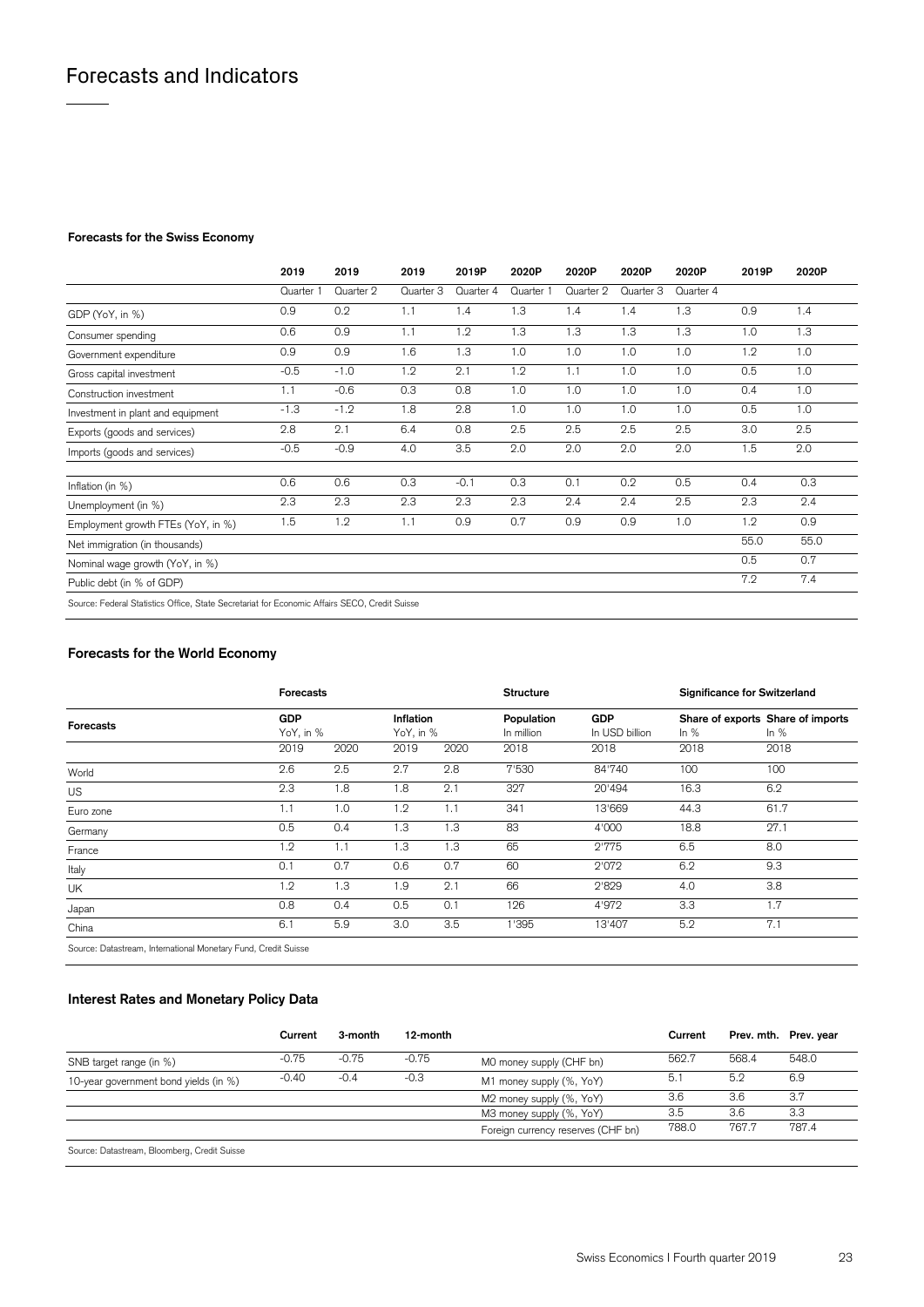# Important Information

This report represents the views of the Investment Strategy Department of CS and has not been prepared in accordance with the legal requirements designed to promote the independence of investment research. It is not a product of the Credit Suisse Research Department even if it references published research recommendations. CS has policies in place to manage conflicts of interest including policies relating to dealing ahead of the dissemination of investment research. These policies do not apply to the views of Investment Strategists contained in this report.

# Risk warning

Every investment involves risk, especially with regard to fluctuations in value and return. If an investment is denominated in a currency other than your base currency, changes in the rate of exchange may have an adverse effect on value, price or income.

For a discussion of the risks of investing in the securities mentioned in this document, please refer to the following Internet link: https://investment.credit-suisse.com/gr/riskdisclosure/

This document may include information on investments that involve special risks. You should seek the advice of your independent financial advisor prior to taking any investment decisions based on this document or for any necessary explanation of its contents. Further information is also available in the information brochure "Special Risks in Securities Trading" available from the Swiss Bankers Association.

### Past performance is not an indicator of future performance. Perfor**mance can be affected by commissions, fees or other charges as well as exchange rate fluctuations.**

## **Financial market risks**

Historical returns and financial market scenarios are no reliable indicators of future performance. The price and value of investments mentioned and any income that might accrue could fall or rise or fluctuate. Past performance is not a guide to future performance. If an investment is denominated in a currency other than your base currency, changes in the rate of exchange may have an adverse effect on value, price or income. You should consult with such advisor(s) as you consider necessary to assist you in making these determinations.

Investments may have no public market or only a restricted secondary market. Where a secondary market exists, it is not possible to predict the price at which investments will trade in the market or whether such market will be liquid or illiquid.

## **Emerging** markets

Where this document relates to emerging markets, you should be aware that there are uncertainties and risks associated with investments and transactions in various types of investments of, or related or linked to, issuers and obligors incorporated, based or principally engaged in business in emerging markets countries. Investments related to emerging markets countries may be considered speculative, and their prices will be much more volatile than those in the more developed countries of the world. Investments in emerging markets investments should be made only by sophisticated investors or experienced professionals who have independent knowledge of the relevant markets, are able to consider and weigh the various risks presented by such investments, and have the financial resources necessary to bear the substantial risk of loss of investment in such investments. It is your responsibility to manage the risks which arise as a result of investing in emerging markets investments and the allocation of assets in your portfolio. You should seek advice from your own advisers with regard to the various risks and factors to be considered when investing in an emerging markets investment.

## **Alternative investments**

Hedge funds are not subject to the numerous investor protection regulations that apply to regulated authorized collective investments and hedge fund managers are largely unregulated. Hedge funds are not limited to any particular investment discipline or trading strategy, and seek to profit in all kinds of markets by using leverage, derivatives, and complex speculative investment strategies that may increase the risk of investment loss.

Commodity transactions carry a high degree of risk, including the loss of the entire investment, and may not be suitable for many private investors. The performance of such investments depends on unpredictable factors such as natural catastrophes, climate influences, hauling capacities, political unrest, seasonal fluctuations and strong influences of rolling-forward, particularly in futures and indices.

Investors in real estate are exposed to liquidity, foreign currency and other risks, including cyclical risk, rental and local market risk as well as environmental risk, and changes to the legal situation.

### **Private Equity**

Private Equity (hereafter "PE") means private equity capital investment in companies that are not traded publicly (i.e. are not listed on a stock exchange), they are complex, usually illiquid and long-lasting. Investments in a PE fund generally involve a significant degree of financial and/or business risk. Investments in private equity funds are not principal-protected nor guaranteed. Investors will be required to meet capital calls of investments over an extended period of time. Failure to do so may traditionally result in the forfeiture of a portion or the entirety of the capital account, forego any future income or gains on investments made prior to such default and among other things, lose any rights to participate in future investments or forced to sell their investments at a very low price, much lower than secondary market valuations. Companies or funds may be highly leveraged and therefore may be more sensitive to adverse business and/or financial developments or economic factors. Such investments may face intense competition, changing business or economic conditions or other developments that may adversely affect their performance.

### **Interest rate and credit risks**

The retention of value of a bond is dependent on the creditworthiness of the Issuer and/or Guarantor (as applicable), which may change over the term of the bond. In the event of default by the Issuer and/or Guarantor of the bond, the bond or any income derived from it is not guaranteed and you may get back none of, or less than, what was originally invested.

# Investment Strategy Department

Investment Strategists are responsible for multi-asset class strategy formation and subsequent implementation in CS's discretionary and advisory businesses. If shown, Model Portfolios are provided for illustrative purposes only. Your asset allocation, portfolio weightings and performance may look significantly different based on your particular circumstances and risk tolerance. Opinions and views of Investment Strategists may be different from those expressed by other Departments at CS. Investment Strategist views may change at any time without notice and with no obligation to update. CS is under no obligation to ensure that such updates are brought to your attention.

From time to time, Investment Strategists may reference previously published Research articles, including recommendations and rating changes collated in the form of lists. The recommendations contained herein are extracts and/or references to previously published recommendations by Credit Suisse Research. For equities, this relates to the respective Company Note or Company Summary of the issuer. Recommendations for bonds can be found within the respective Research Alert (bonds) publication or Institutional Research Flash/Alert – Credit Update Switzerland. These items are available on request or from https://investment.credit-suisse.com. Disclosures are available from www.credit-suisse.com/disclosure.

# Global disclaimer/important information

This document is not directed to, or intended for distribution to or use by, any person or entity who is a citizen or resident of or located in any locality, state, country or other jurisdiction where such distribution, publication, availability or use would be contrary to law or regulation or which would subject CS to any registration or licensing requirement within such jurisdiction.

References in this document to CS include Credit Suisse AG, the Swiss bank, its subsidiaries and affiliates. For more information on our structure, please use the following link: http://www.credit-suisse.com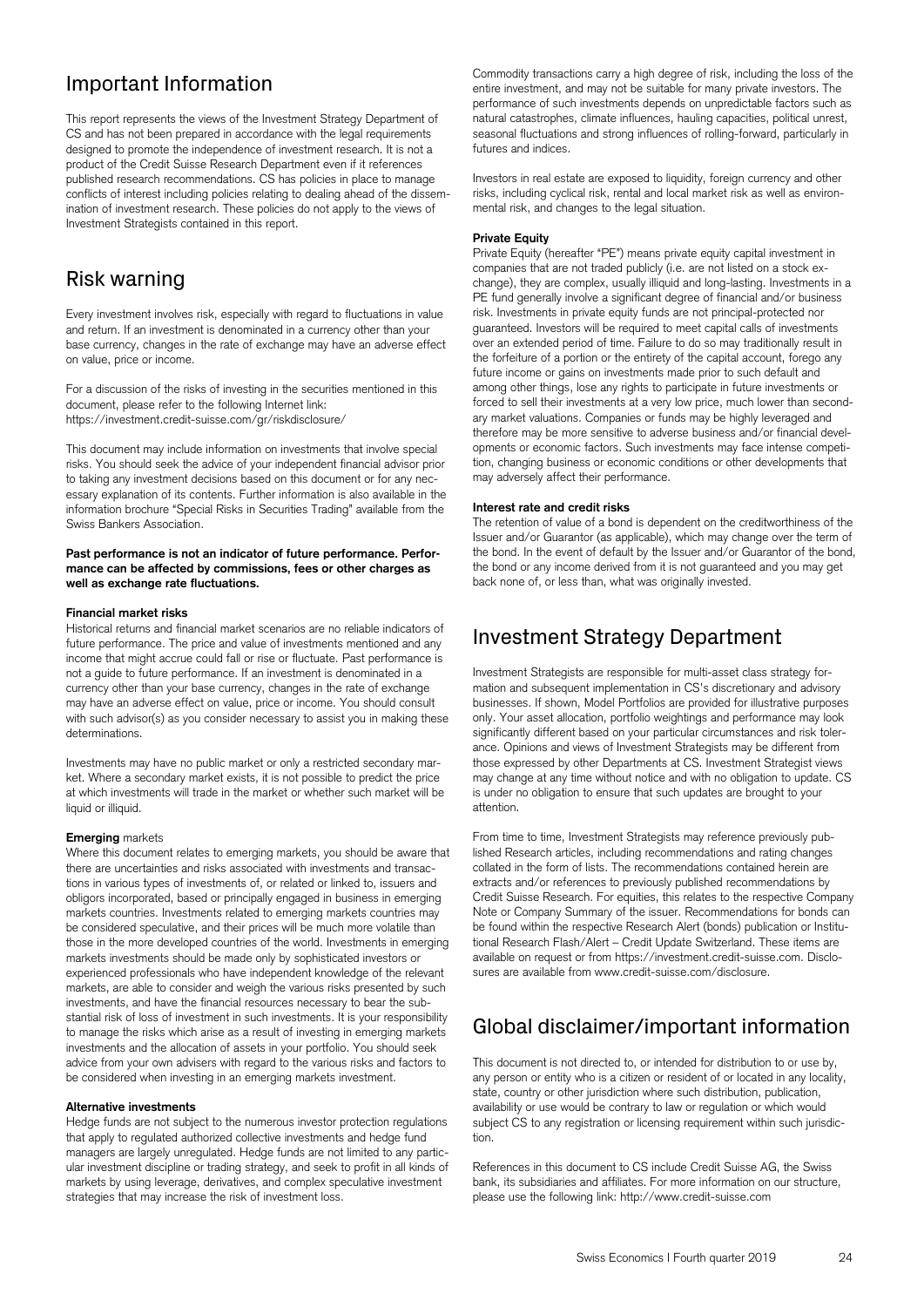**NO DISTRIBUTION, SOLICITATION, OR ADVICE:** This document is provided for information and illustrative purposes and is intended for your use only. It is not a solicitation, offer or recommendation to buy or sell any security or other financial instrument. Any information including facts, opinions or quotations, may be condensed or summarized and is expressed as of the date of writing. The information contained in this document has been provided as a general market commentary only and does not constitute any form of regulated financial advice, legal, tax or other regulated service. It does not take into account the financial objectives, situation or needs of any persons, which are necessary considerations before making any investment decision. You should seek the advice of your independent financial advisor prior to taking any investment decisions based on this document or for any necessary explanation of its contents. This document is intended only to provide observations and views of CS at the date of writing, regardless of the date on which you receive or access the information. Observations and views contained in this document may be different from those expressed by other Departments at CS and may change at any time without notice and with no obligation to update. CS is under no obligation to ensure that such updates are brought to your attention. **FORECASTS & ESTIMATES:** Past performance should not be taken as an indication or guarantee of future performance, and no representation or warranty, express or implied, is made regarding future performance. To the extent that this document contains statements about future performance, such statements are forward looking and subject to a number of risks and uncertainties. Unless indicated to the contrary, all figures are unaudited. All valuations mentioned herein are subject to CS valuation policies and procedures. **CONFLICTS:** CS reserves the right to remedy any errors that may be present in this document. CS, its affiliates and/or their employees may have a position or holding, or other material interest or effect transactions in any securities mentioned or options thereon, or other investments related thereto and from time to time may add to or dispose of such investments. CS may be providing, or have provided within the previous 12 months, significant advice or investment services in relation to the investments listed in this document or a related investment to any company or issuer mentioned. Some investments referred to in this document will be offered by a single entity or an associate of CS or CS may be the only market maker in such investments. CS is involved in many businesses that relate to companies mentioned in this document. These businesses include specialized trading, risk arbitrage, market making, and other proprietary trading. **TAX:** Nothing in this document constitutes investment, legal, accounting or tax advice. CS does not advise on the tax consequences of investments and you are advised to contact an independent tax advisor. The levels and basis of taxation are dependent on individual circumstances and are subject to change. **SOURCES:** Information and opinions presented in this document have been obtained or derived from sources which in the opinion of CS are reliable, but CS makes no representation as to their accuracy or completeness. CS accepts no liability for a loss arising from the use of this document. **WEBSITES:** This document may provide the addresses of, or contain hyperlinks to, websites. Except to the extent to which the document refers to website material of CS, CS has not reviewed the linked site and takes no responsibility for the content contained therein. Such address or hyperlink (including addresses or hyperlinks to CS's own website material) is provided solely for your convenience and information and the content of the linked site does not in any way form part of this document. Accessing such website or following such link through this document or CS's website shall be at your own risk. **DATA PRIVACY:** Your Personal Data will be processed in accordance with the Credit Suisse privacy statement accessible at your domicile through the official Credit Suisse website https://www.credit-suisse.com. In order to provide you with marketing materials concerning our products and services, Credit Suisse Group AG and its subsidiaries may process your basic Personal Data (i.e. contact details such as name, e-mail address) until you notify us that you no longer wish to receive them. You can opt-out from receiving these materials at any time by informing your Relationship Manager.

# **Distributing entities**

Except as otherwise specified herein, this report is distributed by Credit Suisse AG, a Swiss bank, authorized and regulated by the Swiss Financial Market Supervisory Authority. **Austria:** This report is distributed by CREDIT SUISSE (LUXEMBOURG) S.A. Zweigniederlassung Österreich (the "Austria branch") which is a branch of CREDIT SUISSE (LUXEMBOURG) S.A., a duly authorized credit institution in the Grand Duchy of Luxembourg with registered address 5, rue Jean Monnet, L-2180 Luxembourg. The Austria branch is subject to the prudential supervision of the Luxembourg supervisory authority, the Commission de Surveillance du Secteur Financier (CSSF), 283, route d'Arlon, L-2991 Luxembourg, Grand Duchy of Luxembourg, as well as of the Austrian supervisory authority, the Financial Market Authority (FMA), Otto-Wagner Platz 5, A-1090 Vienna, Austria. **Bahrain:** This report is distributed by Credit Suisse AG, Bahrain Branch, authorized and regulated by the Central Bank of Bahrain (CBB) as an Investment Business Firm Category 2. Related financial services or products are only made available to professional clients and Accredited Investors, as defined by the CBB, and are not intended for any other persons. The Central Bank of Bahrain has not reviewed, nor has it approved, this document or the marketing of any investment vehicle referred to herein in the Kingdom of Bahrain and is not responsible for the performance of any such investment vehicle. Credit Suisse AG, Bahrain Branch, a branch of Credit Suisse AG, Zurich/Switzerland, is located at Level 21-22, East Tower, Bahrain World Trade Centre, Manama, Kingdom of Bahrain. **DIFC:** This information is being distributed by Credit Suisse AG (DIFC Branch). Credit Suisse AG (DIFC Branch) is licensed and regulated by the Dubai Financial Services Authority ("DFSA"). Related financial services or products are only made available to Professional Clients or Market Counterparties, as defined by the DFSA, and are not intended for any other persons. Credit Suisse AG (DIFC Branch) is located on Level 9 East, The Gate Building, DIFC, Dubai, United Arab Emirates. **France:** This report is distributed by Credit Suisse (Luxembourg) S.A. Succursale en France (the "France branch") which is a branch of Credit Suisse (Luxembourg) S.A., a duly authorized credit institution in the Grand Duchy of Luxembourg with registered address 5, rue Jean Monnet, L-2180 Luxembourg. The France branch is subject to the prudential supervision of the Luxembourg supervisory authority, the Commission de Surveillance du Secteur Financier (CSSF), and of the French supervisory authority, the Autorité de Contrôle Prudentiel et de Résolution (ACPR) and of the Autorité des Marchés Financiers. **Germany:** This report is distributed by Credit Suisse (Deutschland) Aktiengesellschaft regulated by the Bundesanstalt für Finanzdienstleistungsaufsicht ("BaFin"). **Guernsey:** This report is distributed by Credit Suisse AG Guernsey Branch, a branch of Credit Suisse AG (incorporated in the Canton of Zurich), with its place of business at Helvetia Court, Les Echelons, South Esplanade, St Peter Port, Guernsey. Credit Suisse AG Guernsey Branch is wholly owned by Credit Suisse AG and is regulated by the Guernsey Financial Services Commission. Copies of the latest audited accounts are available on request. **India:** This report is distributed by Credit Suisse Securities (India) Private Limited (CIN no.

U67120MH1996PTC104392) regulated by the Securities and Exchange Board of India as Research Analyst (registration no. INH 000001030), as Portfolio Manager (registration no. INP000002478) and as Stock Broker (registration no. INZ000248233), having registered address at 9th Floor, Ceejay House, Dr. Annie Besant Road, Worli, Mumbai – 400 018, India, T- +91-22 6777 3777. **Italy:** This report is distributed in Italy by Credit Suisse (Italy) S.p.A., a bank incorporated and registered under Italian law subject to the supervision and control of Banca d'Italia and CONSOB. **Lebanon:** This report is distributed by Credit Suisse (Lebanon) Finance SAL ("CSLF"), a financial institution incorporated in Lebanon and regulated by the Central Bank of Lebanon ("CBL") with a financial institution license number 42. Credit Suisse (Lebanon) Finance SAL is subject to the CBL's laws and regulations as well as the laws and decisions of the Capital Markets Authority of Lebanon ("CMA"). CSLF is a subsidiary of Credit Suisse AG and part of the Credit Suisse Group (CS). The CMA does not accept any responsibility for the content of the information included in this report, including the accuracy or completeness of such information. The liability for the content of this report lies with the issuer, its directors and other persons, such as experts, whose opinions are included in the report with their consent. The CMA has also not assessed the suitability of the investment for any particular investor or type of investor. Investments in financial markets may involve a high degree of complexity and risk and may not be suitable to all investors. The suitability assessment performed by CSLF with respect to this investment will be undertaken based on information that the investor would have provided to CSLF and in accordance with Credit Suisse internal policies and processes. It is understood that the English language will be used in all communication and documentation provided by CS and/or CSLF. By accepting to invest in the product, the investor confirms that he has no objection to the use of the English language. **Luxembourg:** This report is distributed by Credit Suisse (Luxembourg) S.A., a duly authorized credit institution in the Grand Duchy of Luxembourg with registered address 5, rue Jean Monnet, L-2180 Luxembourg. Credit Suisse (Luxembourg) S.A. is subject to the prudential supervision of the Luxembourg supervisory authority, the Commission de Surveillance du Secteur Financier (CSSF). **Mexico:** Banco Credit Suisse (México), S.A., Institución de Banca Múltiple, Grupo Financiero Credit Suisse (México) and C. Suisse Asesoría México, S.A. de C.V. ("Credit Suisse Mexico"). This document is elaborated for information purposes only and does not constitute a recommendation, advice or an invitation to execute any operation and does not replace direct communication with your relationship manager at Credit Suisse Mexico before the execution of any investment. The people who elaborated this document do not receive payment or compensation from any entity of the Credit Suisse Group other than the one employing them. The prospectuses, offering documentation, term sheets, investment regimes, annual reports and periodical financial